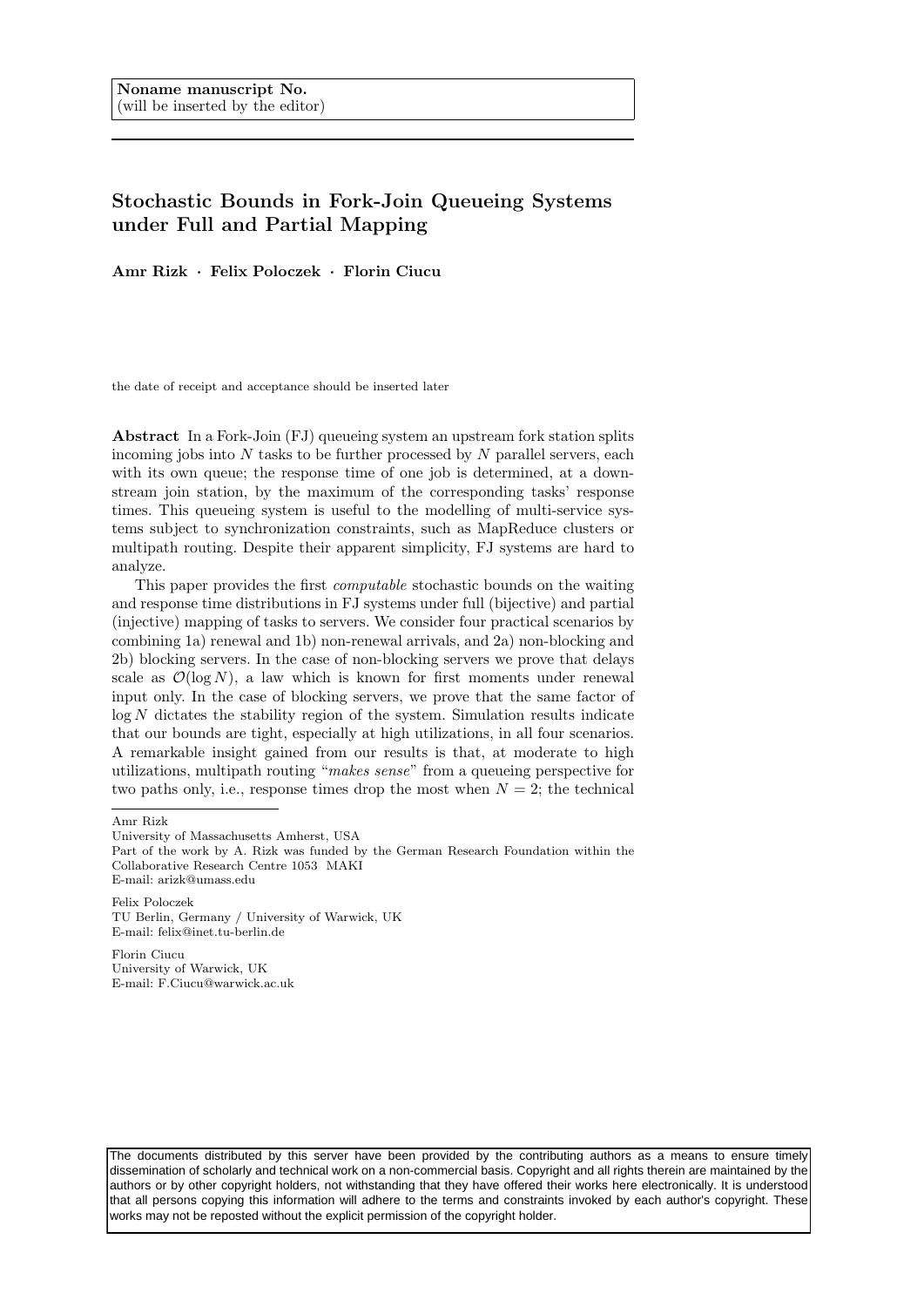explanation is that the resequencing (delay) price starts to quickly dominate the tempting gain due to multipath transmissions.

Keywords Fork-Join queue · Performance evaluation · Parallel systems · MapReduce · Multipath

# 1 Introduction

The performance analysis of Fork-Join (FJ) systems received new momentum with the recent wide-scale deployment of large-scale data processing that was enabled through emerging frameworks such as MapReduce [13]. The main idea behind these big data analysis frameworks is an elegant divide and conquer strategy with various degrees of freedom in the implementation. The opensource implementation of MapReduce, known as Hadoop [42], is deployed in numerous production clusters, e.g., Facebook and Yahoo [24].

The basic operation of MapReduce is depicted in Figure 1. In the map phase, a job is split into multiple tasks that are mapped to different workers (servers). Once a specific subset of these tasks finish their executions, the corresponding reduce phase starts by processing the combined output from all the corresponding tasks. In other words, the reduce phase is subject to a fundamental synchronization constraint on the finishing times of all involved tasks.

A natural way to model one reduce phase operation is by a basic FJ queueing system with  $N$  servers. Jobs, i.e., the input unit of work in MapReduce systems, arrive according to some point process. Each job is split into  $N$  (map) tasks (or splits, in the MapReduce terminology), which are simultaneously sent to the  $N$  servers. At each server, each task requires a random service time, capturing the variable task execution times on different servers in the map phase. A job leaves the FJ system when all of its tasks are served; this constraint corresponds to the specification that the reduce phase starts no sooner than when all of its map tasks complete their executions.

Concerning the execution of tasks belonging to different jobs on the same server, there are two operational modes. In the non-blocking mode, the servers are workconserving in the sense that tasks immediately start their executions once the previous tasks finish theirs. In the blocking mode, the mapped tasks of a job simultaneously start their executions, i.e., servers can be idle when their corresponding queues are not empty. The non-blocking execution mode prevails in MapReduce due to its conceivable efficiency, whereas the blocking execution mode is employed when the jobtracker (the node coordinating and scheduling jobs) waits for all machines to be ready to synchronize the configuration files before mapping a new job; in Hadoop, this can be enforced through the coordination service zookeeper [42].

In this paper we analyze the performance of the FJ queueing model in four practical scenarios by considering two broad arrival classes (driven by either renewal or non-renewal processes) and the two operational modes described above. The key contribution, to the best of our knowledge, are the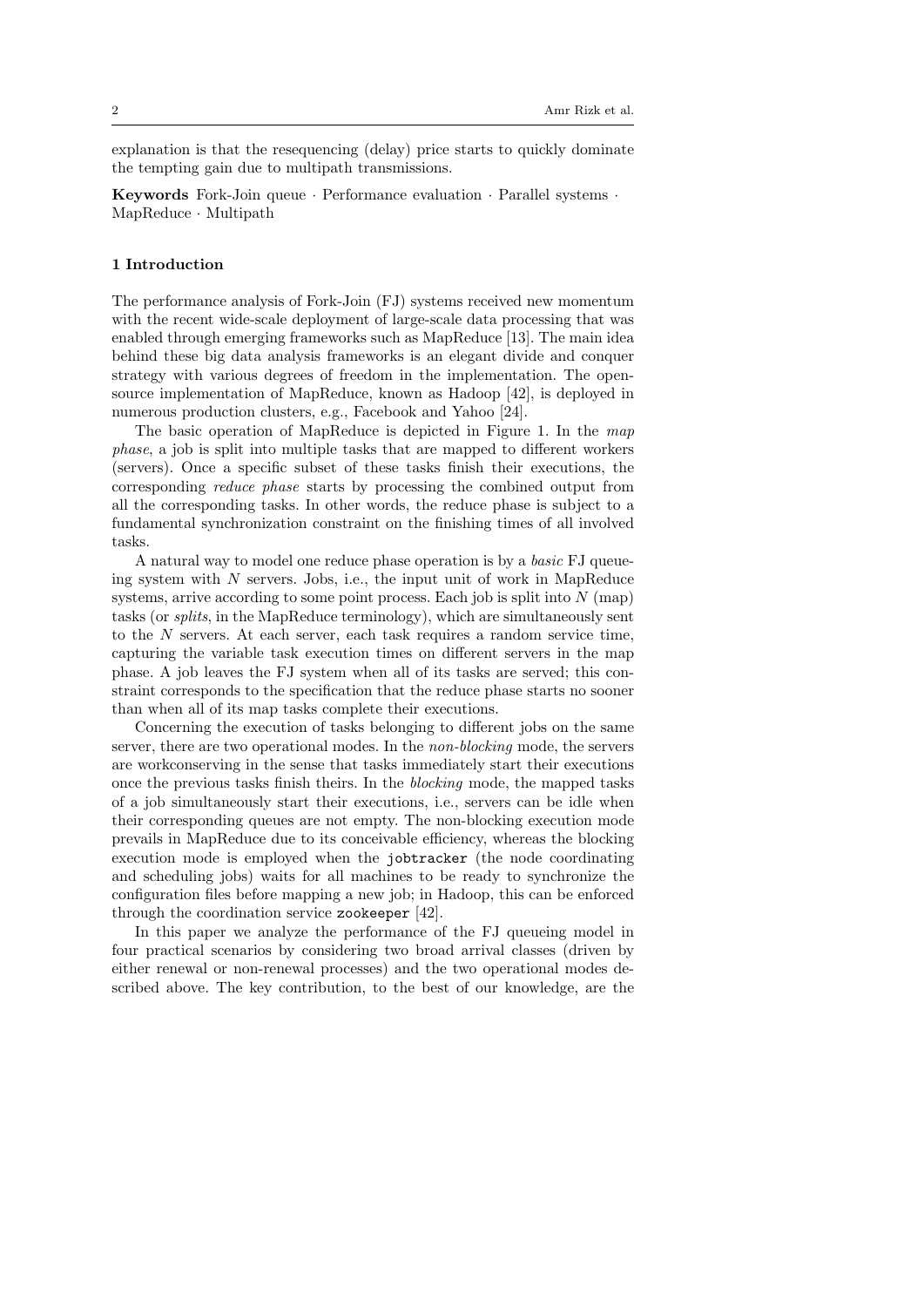first non-asymptotic and computable stochastic bounds on the waiting and response time distributions in the most relevant scenario, i.e., non-renewal (Markov modulated) job arrivals and the non-blocking operational mode. Under all scenarios, the bounds are numerically tight especially at high utilizations. This inherent tightness is due to a suitable martingale representation of the underlying queueing system, an approach which was conceived in [27] for the analysis of GI/GI/1 queues, and which was recently extended to address multi-class queues with non-renewal arrivals [12, 34]. The simplicity of the obtained stochastic bounds enables the derivation of scaling laws, e.g., delays in FJ systems scale as  $\mathcal{O}(\log N)$  in the number of parallel servers N, for both renewal and non-renewal arrivals, in the non-blocking mode; more severe delay degradations hold in the blocking mode, and, moreover, the stability region depends on the same fundamental factor of log N.

In addition to the direct applicability to the dimensioning of MapReduce clusters, there are other relevant types of parallel and distributed systems such as production or supply networks. In particular, by slightly modifying the basic FJ system corresponding to MapReduce, the resulting model suits the analysis of window-based transmission protocols over multipath routing. By making several simplifying assumptions such as ignoring the details of specific protocols (e.g., multipath TCP), we can provide a fundamental understanding of multipath routing from a queueing perspective. Concretely, we demonstrate that sending a flow of packets over two paths, instead of one, does generally reduce the steady-state response times. The surprising result is that by sending the flow over more than two paths, the steady-state response times start to increase. The technical explanation for such a rather counterintuitive result is that the  $log N$  resequencing price at the destination quickly dominates the tempting gain in the queueing waiting time due to multipath transmissions.

The rest of the paper is structured as follows. We first discuss related work on FJ systems and related applications. Then we analyze full mapping, i.e., a mapping of jobs to  $N$  servers in Sections 3 and 4. We analyze both non-blocking and blocking FJ systems with renewal input in Section 3, and with non-renewal input in Section 4. The analysis of partial mapping, i.e., a mapping of jobs to  $H \leq N$  servers follows in Section 5. In Section 6 we apply the obtained results on the steady-state response time distributions to the analysis of multipath routing from a queueing perspective. Brief conclusions are presented in Section 7.

### 2 Related Work

We first review analytical results on FJ systems, and then results related to the two application case studies considered in this paper, i.e., MapReduce and multipath routing.

The significance of the Fork-Join queueing model stems from its natural ability to capture the behavior of many parallel service systems. The performance of FJ queueing systems has been subject of multiple studies such as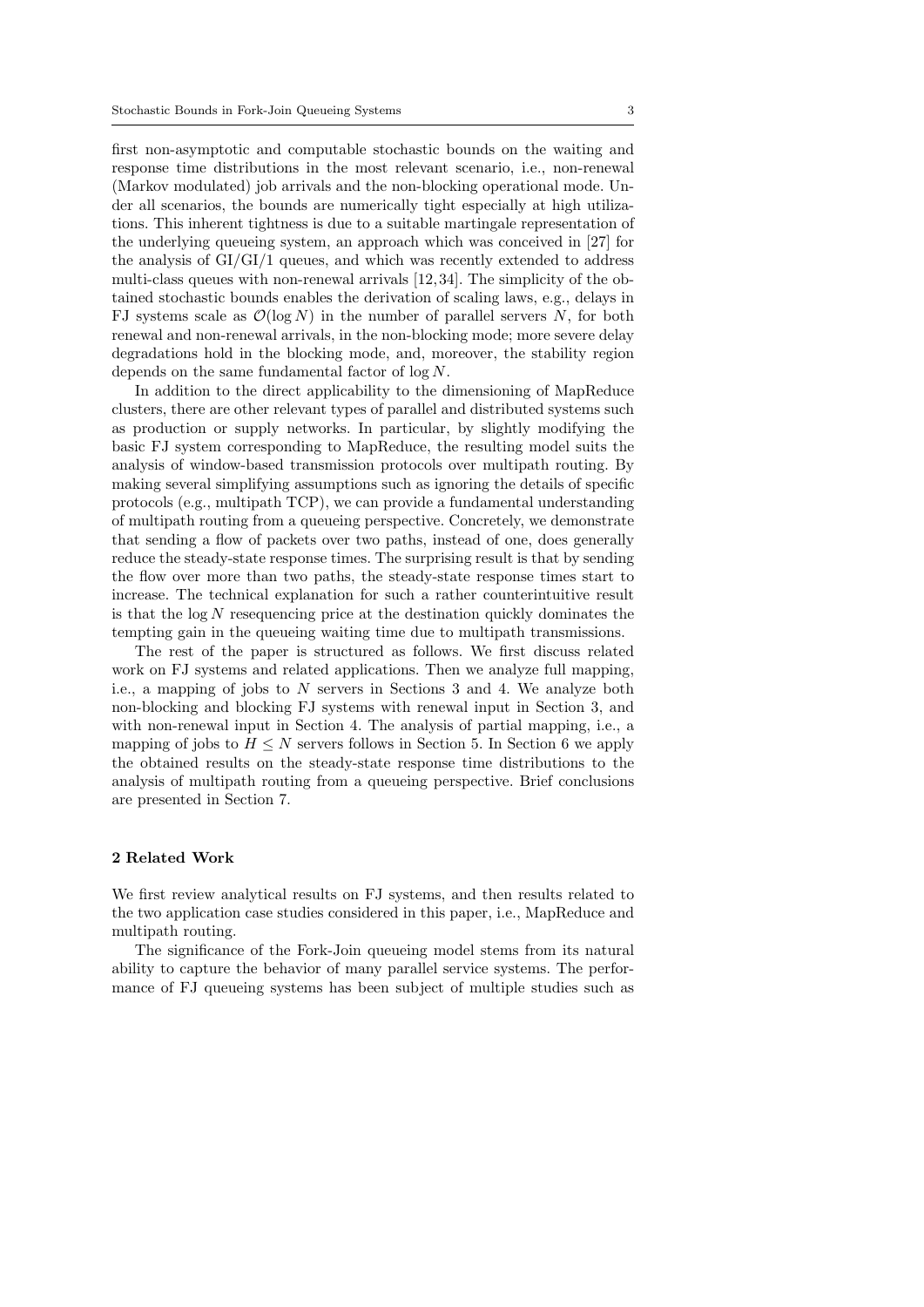

Fig. 1 Schematic illustration of the basic operation of MapReduce.

 $[5, 31, 40, 25, 28, 6, 8]$ . In particular,  $[5]$  notes that an exact performance evaluation of general FJ systems is remarkably hard due to the synchronization constraints on the input and output streams. More precisely, a major difficulty lies in finding an exact closed form expression for the joint steady-state workload distribution for the FJ queueing system. However, a number of results exist given certain constraints on the FJ system. The authors of [15] provide the stationary joint workload distribution for a two-server FJ system under Poisson arrivals and independent exponential service times. For the general case of more than two parallel servers there exists a number of works that provide approximations [31, 40, 28, 29] and bounds [5, 6] for certain performance metrics of the FJ system. Given renewal arrivals, [6] significantly improves the lower bounds from [5] in the case of heterogeneous phase-type servers using a matrix-geometric algorithmic method. The authors of [28] provide an approximation of the sojourn time distribution in a renewal driven FJ system consisting of multiple  $G/M/1$  nodes. They show that the approximation error diminishes at extremal utilizations. Refined approximations for the mean sojourn time in two-server FJ systems that take the first two moments of the service time distribution are given in [25]; numerical evidence is further provided on the quality of the approximation for different service time distributions. In a recent work, the authors of [30] establish Gaussian limits for the joint distributions of the service and waiting for synchronization times under general arrivals characterized by a limiting Brownian motion.

The closest related work to ours is [5], which provides computable lower and upper bounds on the expected response time in FJ systems under renewal assumptions with Poisson arrivals and exponential service times; the underlying idea is to artificially construct a more tractable system, yet subject to stochastic ordering relative to the original one. Our corresponding first order upper bound recovers the  $\mathcal{O}(\log N)$  asymptotic behavior of the one from [5], and also reported in [31] in the context of an approximation; numerically, our bound is slightly worse than the one from [5] due to our main focus on computing bounds on the whole distribution (first order bounds are secondarily obtained by integration). Moreover, we show that the  $\mathcal{O}(\log N)$  scaling law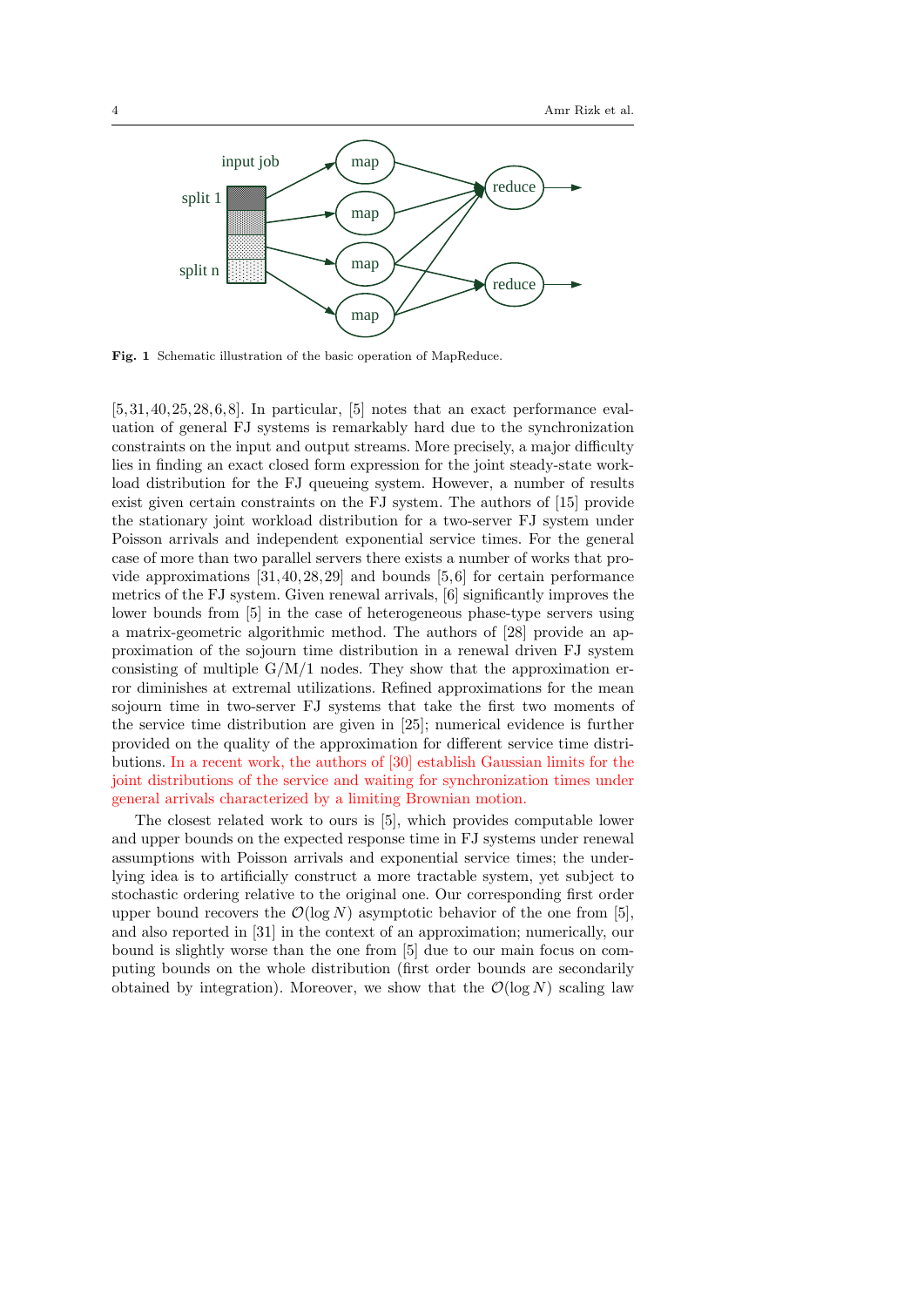also holds in the case of Markov modulated arrivals. In a parallel work [26] to ours, the authors adopt a network calculus approach to derive stochastic bounds in a non-blocking FJ system, under a strong assumption on the input; for related constructions of such arrival models see [20].

The work in [21, 22] studies FJ systems where jobs leave the system when a subset  $H \leq N$  of its tasks are finished. This system is similar to the partial mapping FJ system that we study in Section 5, however, with subtle yet fundamental differences. The FJ system presented in [21, 22] is based on the assumption that when  $H$  tasks finish execution, the finished job *purges* the unfinished  $N-H$  tasks out their corresponding queues. The authors of [21, 22] provide upper bounds for the mean response times in such systems under Poisson arrivals and general service distributions. In Section 5, we consider instead injective task mapping, i.e., jobs are only forked onto a subset of servers  $H \leq N$ . For this type of FJ systems we provide bounds on the steady state waiting and response time distributions under round-robin and random task placement.

Concerning concrete applications of FJ systems, in particular MapReduce, there are several empirical and analytical studies analyzing its performance. For instance, [44, 3] aim to improve the system performance via empirically adjusting its numerous and highly complex parameters. The targeted performance metric in these studies is the job response time, which is in fact an integral part of the business model of MapReduce based query systems such as [32] and time priced computing clouds such as Amazon's EC2 [1]. For an overview on works that optimize the performance of MapReduce systems see the survey article [33]. Using a similar idea as in [5], the authors of [37] derive asymptotic results on the response time distribution in the case of renewal arrivals; such results are further used to understand the impact of different scheduling models in the reduce phase of MapReduce. Using the model from [37] the work in [38] provides approximations for the number of jobs in a tandem system consisting of a map queue and a reduce queue in the heavy traffic regime. The work in [41] derives approximations of the mean response time in MapReduce systems using a mean value analysis technique and a closed FJ queueing system model from [39].

Concerning multipath routing, the works [4, 19] provided ground for multiple studies on different formulations of the underlying resequencing delay problem, e.g., [18, 43]. Factorization methods were used in [4] to analyze the disordering delay and the delay of resequencing algorithms, while the authors of [19] conduct a queueing theoretic analysis of an  $M/G/\infty$  queue receiving a stream of numbered customers. In [18, 43] the multipath routing model comprises Bernoulli thinning of Poisson arrivals over N parallel queueing stations followed by a resequencing buffer. The work in [18] provides asymptotics on the conditional probability of the resequencing delay conditioned on the endto-end delay for different service time distributions. For  $N = 2$  and exponential interarrival and service times, [43] derives a large deviations result on the resequencing queue size. Our work differs from these works in that we consider a model of the basic operation of window-based transmission protocols over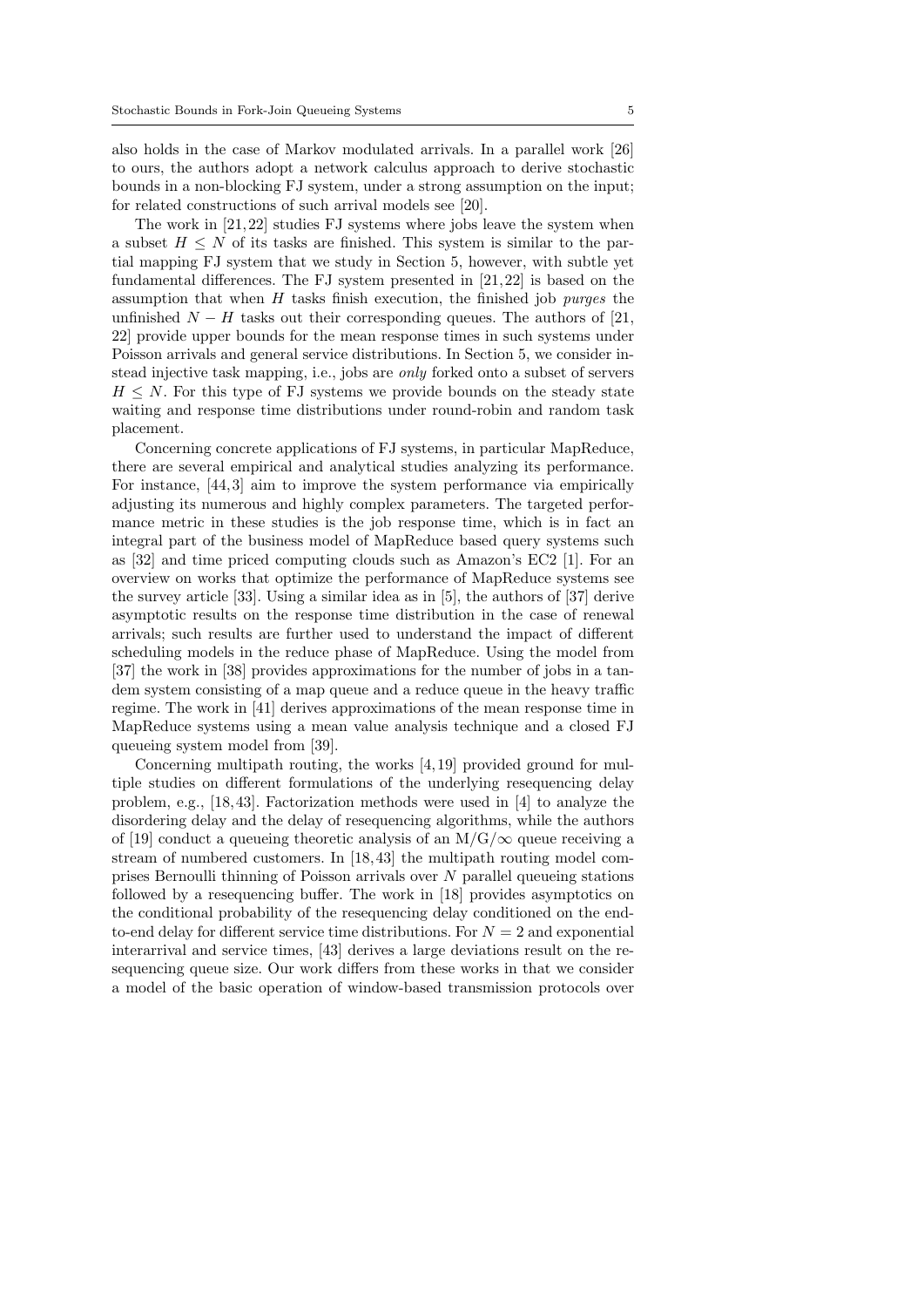multipath routing, motivated by the emerging application of multipath TCP [35]. We point out, however, that we do not model the specific operation of any particular multipath transmission protocol. Instead, we analyze a generic multipath transmission protocol under simplifying assumptions, in order to provide a theoretical understanding of the overall response times comprised of both queueing and resequencing delays.

Relative to the existing literature, our key theoretical contribution is to provide computable and non-asymptotic bounds on the distributions of the steady-state waiting and response times under both renewal and non-renewal input in non-blocking FJ systems. These bounds can be found in Theorem 1, Theorem 3 and Theorem 5 - Theorem 7. The consideration of non-renewal input is particularly relevant, given recent observations that job arrivals are subject to temporal correlations in production clusters. For instance, [11, 23] report that job, respectively, flow arrival traces in clusters running MapReduce exhibit various degrees of burstiness. We augment the scope of the main contributions in this work by considering blocking FJ systems that essentially correspond to GI/G/1 queueing systems. Here, we recover and extend prominent results, e.g., from [2, 16] in Theorem 2 and Theorem 4, respectively. Note that non-blocking FJ systems behave fundamentally different from blocking FJ systems, thus requiring adapted mathematical tools for the analysis.

# 3 FJ Systems with Renewal Input

We consider a FJ queueing system as depicted in Figure 2. Jobs arrive at the input queue of the FJ system according to some point process with interarrival times  $t_i$  between the i and  $i + 1$  jobs. Each job i is split into N tasks that are mapped through a bijection to  $N$  servers. A task of job  $i$  that is serviced by some server *n* requires a random service time  $x_{n,i}$ . A job leaves the system when all of its tasks finish their executions, i.e., there is an underlying synchronization constraint on the output of the system. We assume that the families  $\{t_i\}$  and  $\{x_{n,i}\}$  are independent.

In the sequel we differentiate between two cases, i.e.,  $a)$  non-blocking and b) blocking servers. The first case corresponds to workconserving servers, i.e., a server starts servicing a task of the next job (if available) immediately upon finishing the current task. In the latter case, a server that finishes servicing a task is blocked until the corresponding job leaves the system, i.e., until the last task of the current job completes its execution. This can be regarded as an additional synchronization constraint on the input of the system, i.e., all tasks of a job start receiving service simultaneously. We will next analyze a) and b) for renewal arrivals.

#### 3.1 Non-Blocking Systems

Consider an arrival flow of jobs with renewal interarrival times  $t_i$ , and assume that the waiting time of the first job is  $w_1 = 0$ . Given N parallel servers, the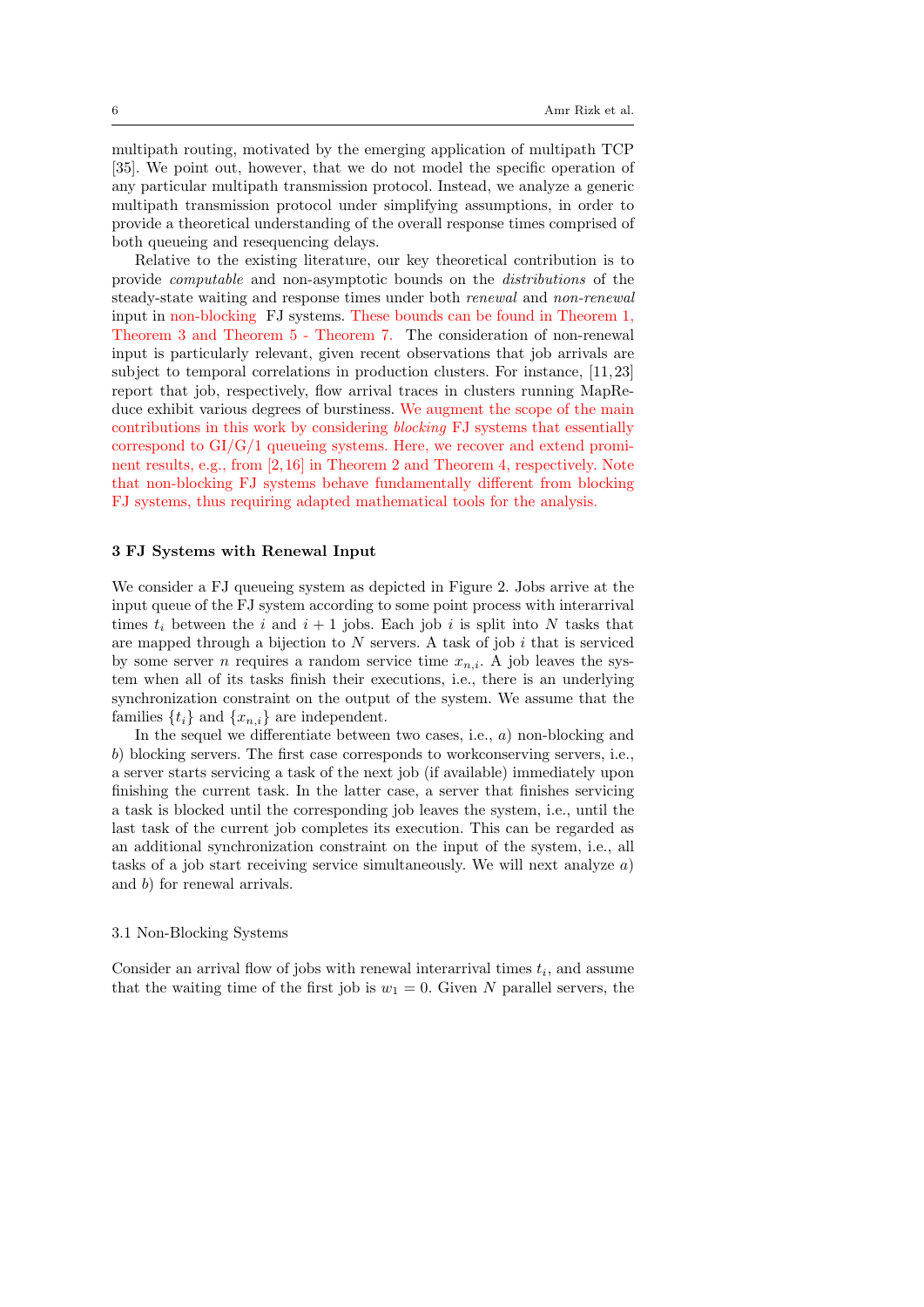

Fig. 2 A schematic Fork-Join queueing system with N parallel servers. An arriving job is split into  $N$  tasks, one for each server. A job leaves the FJ system when all of its tasks are served. An arriving job is considered waiting until the service of the last of its tasks starts, i.e., when the previous job departs the system.

waiting time  $w_i$  of the jth job is defined as

$$
w_j = \max\left\{0, \max_{1 \le k \le j-1} \left\{ \max_{n \in [1,N]} \left\{ \sum_{i=1}^k x_{n,j-i} - \sum_{i=1}^k t_{j-i} \right\} \right\} \right\},\qquad(1)
$$

for all  $j \geq 2$ , where  $x_{n,j}$  is the service time required by the task of job j that is mapped to server  $n$ . We count a job as waiting until its last task starts receiving service. Similarly, the response times of jobs, i.e., the times until the last corresponding tasks have finished their executions, are defined as  $r_1 = \max_n x_{n,1}$  for the first job, and for  $j \geq 2$  as

$$
r_j = \max_{0 \le k \le j-1} \left\{ \max_{n \in [1,N]} \left\{ \sum_{i=0}^k x_{n,j-i} - \sum_{i=1}^k t_{j-i} \right\} \right\},\tag{2}
$$

where by convention  $\sum_{i=1}^{0} t_i = 0$ ; for brevity, we will denote  $\max_n := \max_{n \in [1,N]}$ .

We assume that the task service times  $x_{n,j}$  are independent and identically distributed (iid). The stability condition for the FJ queueing system is given as  $E[x_{1,1}] < E[t_1]$ . By stationarity and reversibility of the iid processes  $x_{n,j}$ and  $t_j$ , there exists a distribution of the steady-state waiting time w and steady-state response time  $r$ , respectively, which have the representations

$$
w =_{\mathcal{D}} \max_{k \ge 0} \left\{ \max_{n} \left\{ \sum_{i=1}^{k} x_{n,i} - \sum_{i=1}^{k} t_i \right\} \right\}
$$
 (3)

and

$$
r =_{\mathcal{D}} \max_{k \ge 0} \left\{ \max_{n} \left\{ \sum_{i=0}^{k} x_{n,i} - \sum_{i=1}^{k} t_i \right\} \right\}, \tag{4}
$$

respectively. Here,  $=_{\mathcal{D}}$  denotes equality in distribution. Note that the only difference in (3) and (4) is that for the latter the sum over the  $x_{n,i}$  starts at  $i = 0$  rather than at  $i = 1$ .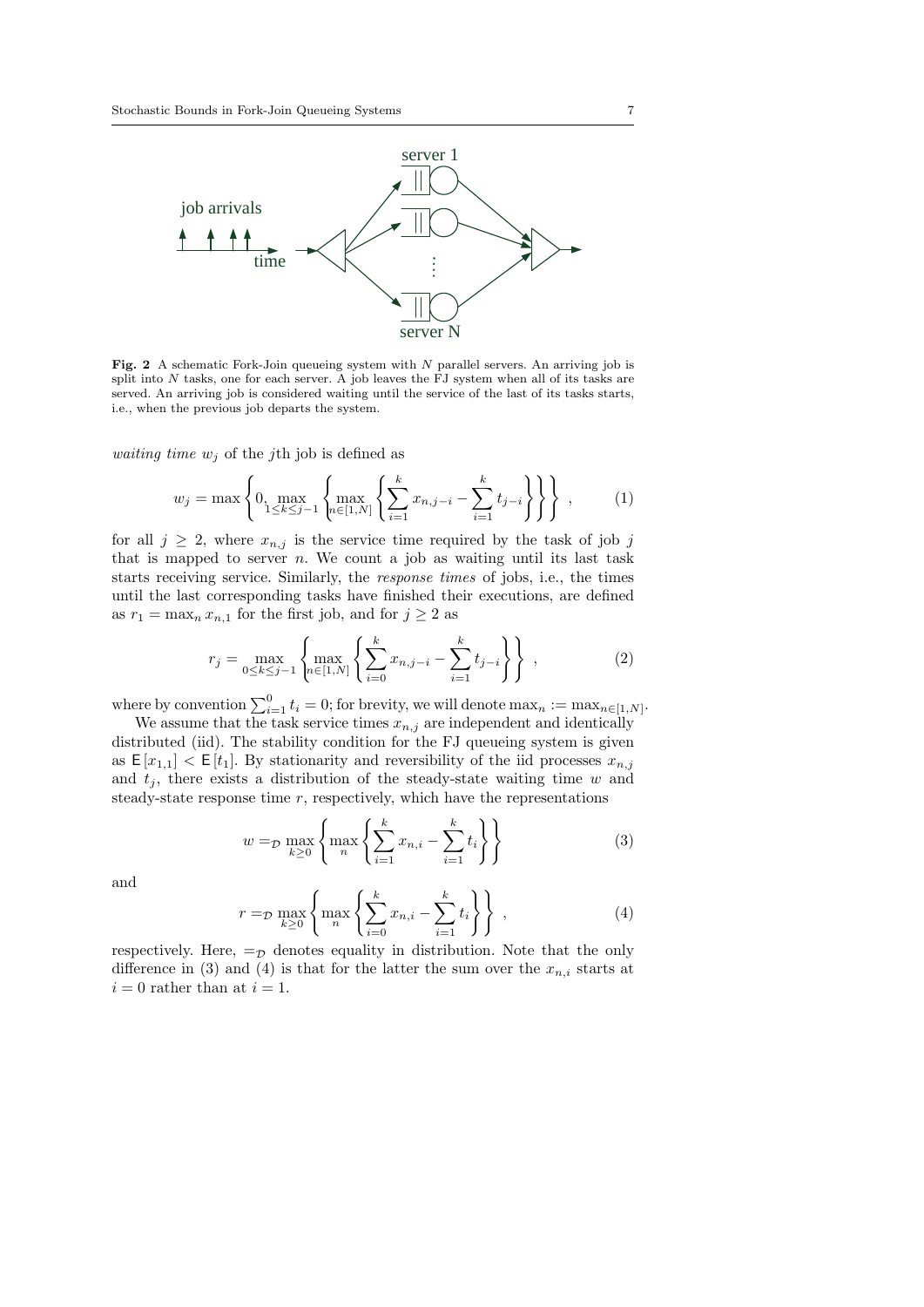The following theorem provides stochastic upper bounds on  $w$  and  $r$ . The corresponding proof will rely on submartingale constructions and the Optional Sampling Theorem (see Lemma 1 in the Appendix).

Theorem 1 (Renewals, Non-Blocking) Given a FJ system with N parallel non-blocking servers that is fed by renewal job arrivals with interarrivals  $t_i$ . If the task service times  $x_{n,j}$  are iid, then the steady-state waiting and response times w and r are bounded by

$$
\mathsf{P}\left[w \geq \sigma\right] \leq N e^{-\theta_{nb}\sigma} \tag{5}
$$

$$
\mathsf{P}\left[r\geq\sigma\right]\leq N\mathsf{E}\left[e^{\theta_{nb}x_{1,1}}\right]e^{-\theta_{nb}\sigma}\,,\tag{6}
$$

where  $\theta_{nb}$  (with the subscript 'nb' standing for non-blocking) is the (positive) solution of

$$
\mathsf{E}\left[e^{\theta x_{1,1}}\right]\mathsf{E}\left[e^{-\theta t_1}\right] = 1\tag{7}
$$

We remark that the stability condition  $E[x_{1,1}] < E[t_1]$  guarantees the existence of a positive solution in (7) (see also [34]).

*Proof* Consider the waiting time w. We first prove that for each  $n \in [1, N]$  the process

$$
z_n(k) = e^{\theta_{nb} \sum_{i=1}^k (x_{n,i} - t_i)}
$$

is a martingale with respect to the filtration

$$
\mathcal{F}_k := \sigma\left\{x_{n,m}, t_m \,|\, m \leq k, n \in [1, N]\right\}.
$$

The independence assumption of  $x_{n,j}$  and  $t_j$  implies that

$$
\mathsf{E}\left[z_{n}(k)\,|\,\mathcal{F}_{k-1}\right] = \mathsf{E}\left[e^{\theta_{nb}\sum_{i=1}^{k}(x_{n,i}-t_{i})}\,\bigg|\,\mathcal{F}_{k-1}\right]
$$
\n
$$
= \mathsf{E}\left[e^{\theta_{nb}(x_{n,k}-t_{k})}\right]e^{\theta_{nb}\sum_{i=1}^{k-1}(x_{n,i}-t_{i})}
$$
\n
$$
= e^{\theta_{nb}\sum_{i=1}^{k-1}(x_{n,i}-t_{i})}
$$
\n
$$
= z_{n}(k-1),
$$
\n(8)

under the condition on  $\theta_{nb}$  from the theorem. Moreover,  $z_n(k)$  is obviously integrable by the condition on  $\theta_{nb}$  from the theorem, completing thus the proof for the martingale property.

Next we prove that the process

$$
z(k) = \max_{n} z_n(k) \tag{9}
$$

is a submartingale w.r.t.  $\mathcal{F}_k$ . Given the martingale property of each of the  $z_n$ and the monotonicity of the conditional expectation we can write for  $j \in [1, N]$ :

$$
\mathsf{E}\left[\max_{n} z_{n}(k) \middle| \mathcal{F}_{k-1}\right] \ge \mathsf{E}\left[z_{j}(k) \middle| \mathcal{F}_{k-1}\right] = z_{j}(k-1) ,
$$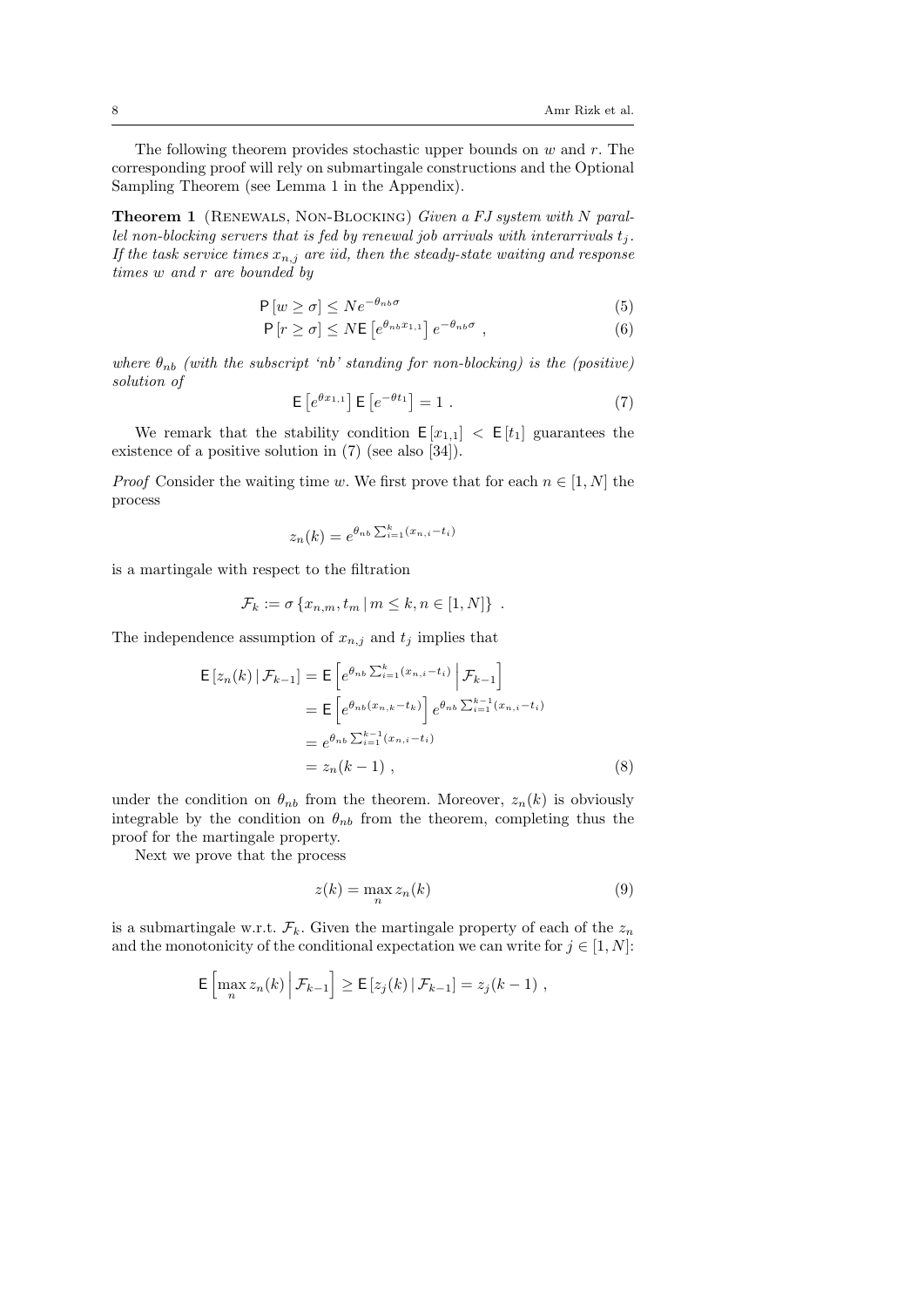where the inequality stems from  $\max_n z_n(k) \geq z_j(k)$  for  $j \in [1, N]$  a.s., whereas the subsequent equality stems from the martingale property (8) for  $z_n(k)$  for all  $n \in [1, N]$ . Hence, we can write

$$
\mathsf{E}\left[z(k)\,|\,\mathcal{F}_{k-1}\right] \ge \max_{n} z_n(k-1) = z(k-1) \;, \tag{10}
$$

which proves the submartingale property.

To derive a bound on the steady-state waiting time distribution, let  $\sigma > 0$ and define the stopping time

$$
K := \inf \left\{ k \ge 0 \, \middle| \, \max_{n} \sum_{i=1}^{k} \left( x_{n,i} - t_i \right) \ge \sigma \right\} ,\tag{11}
$$

which is also the first point in time k where  $z(k) \geq e^{\theta_{nb}\sigma}$ . Note that with the representation of  $w$  from  $(3)$ :

$$
\{K < \infty\} = \{w \ge \sigma\} \; .
$$

Now, using the Optional Sampling Theorem (see Lemma 1 from the Appendix) for submartingales with  $k \geq 1$ :

$$
N = \sum_{n \in [1,N]} \mathsf{E}\left[e^{\theta_{nb} \sum_{i=1}^{k} (x_{n,i} - t_i)}\right]
$$
  
\n
$$
\geq \mathsf{E}\left[\max_{n} e^{\theta_{nb} \sum_{i=1}^{k} (x_{n,i} - t_i)}\right]
$$
  
\n
$$
= \mathsf{E}\left[z(k)\right] \geq \mathsf{E}\left[z(K \wedge k)\right] \geq \mathsf{E}\left[z(K)\mathbb{1}_{K < k}\right]
$$
  
\n
$$
\geq e^{\theta_{nb} \sigma} \mathsf{P}\left[K < k\right],
$$
\n(12)

,

where we used the condition on  $\theta_{nb}$  from the theorem in the first line, the union bound in the second line, and the submartingale property in the third line. In the last line we used the definition of the stopping time  $K$ ; note that we use the notation  $K \wedge n := \min\{K, n\}$ . The proof completes by letting  $k \to \infty$ .

For the response time  $r$ , define the processes

$$
\tilde{z}_n(k) = e^{\theta_{nb} \left(\sum_{i=0}^k x_{n,i} - \sum_{i=1}^k t_i\right)}
$$

which differs from the  $z_n$  only in the range of the sum of the service times  $x_{n,i}$ . Then we proceed as for the derivation of the bound on the waiting time  $w$ . The only difference in the derivation is that inequality  $(12)$  translates to

$$
N\mathsf{E}\left[e^{\theta_{nb}x_{1,1}}\right] \ge \mathsf{E}\left[\max_{n}e^{\theta_{nb}\left(\sum_{i=0}^k x_{n,i}-\sum_{i=1}^k t_i\right)}\right].
$$

Fixing the right hand sides in (5) and (6) to  $\varepsilon$ , we find that the corresponding quantiles on the waiting and response times grow with the number of parallel servers N as  $\mathcal{O}(\log N)$ , a law which was already demonstrated in the special case of Poisson arrival and exponential service times, and for first moments, in [31], and more generally in [5]. This scaling result is essential for dimensioning FJ systems such as MapReduce computing clusters, as it explains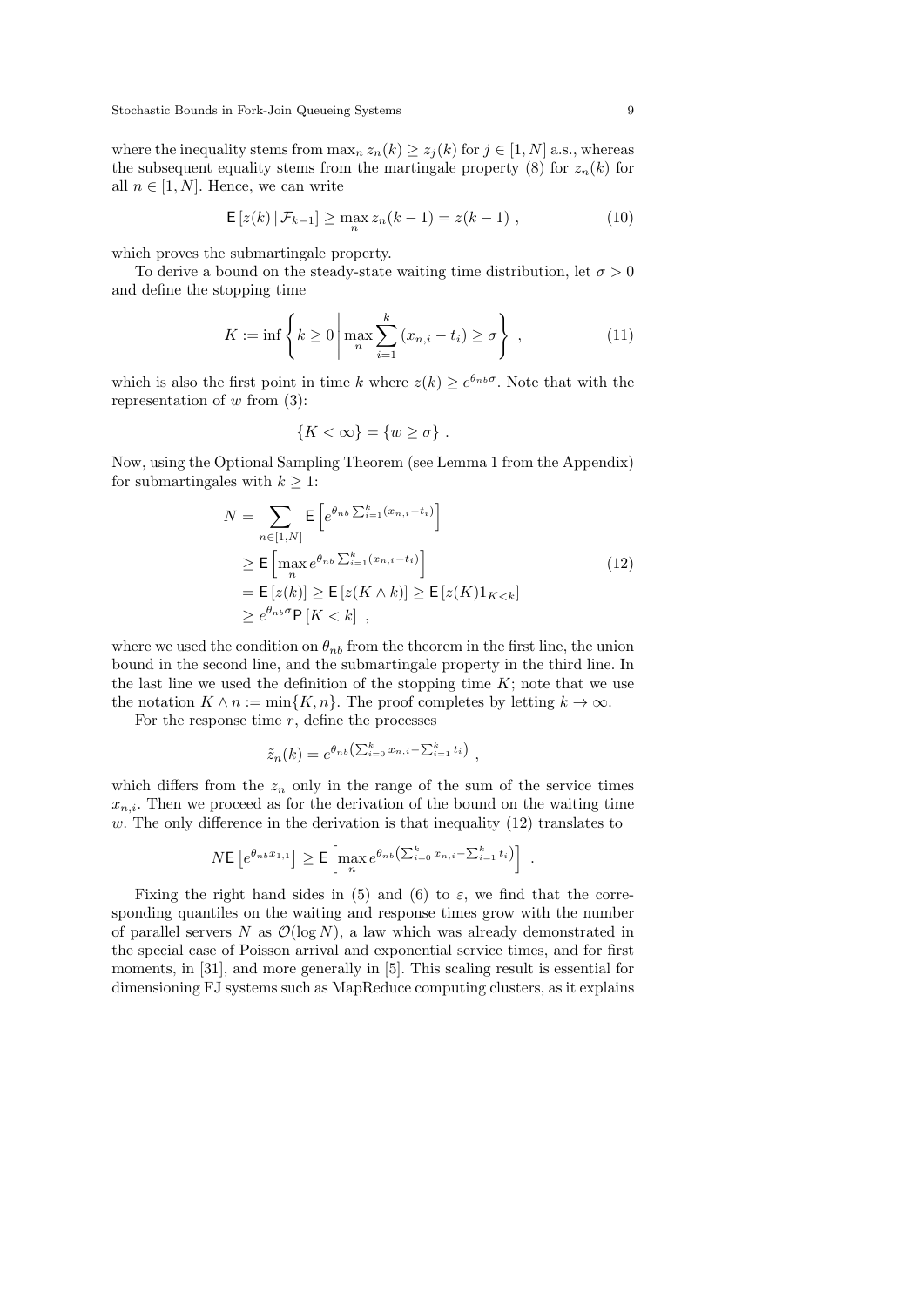the impact of a MapReduce server pool size  $N$  on the job waiting/response times.

We note that the bound in Theorem 1 can be computed for different arrival and service time distributions as long as the MGF (moment generating function) and Laplace transform from (7) are computable. Given a scenario where the job interarrival process and the task size distributions in a MapReduce cluster are not known a priori, estimates of the corresponding MGF and Laplace transforms can be obtained using recorded traces, e.g., using the method from [17].

Next we illustrate two immediate applications of Theorem 1.

#### Example 1: Exponentially distributed interarrival and service times

Consider that the interarrival times  $t_i$  and service times  $x_{n,i}$  are exponentially distributed with parameters  $\lambda$  and  $\mu$ , respectively; note that when  $N = 1$ the system corresponds to the  $M/M/1$  queue. The corresponding stability condition becomes  $\mu > \lambda$ . Using Theorem 1, the bounds on the steady-state waiting and response time distributions are

$$
\mathsf{P}\left[w \geq \sigma\right] \leq Ne^{-(\mu-\lambda)\sigma} \tag{13}
$$

and

$$
\mathsf{P}\left[r\geq\sigma\right] \leq \frac{N}{\rho}e^{-(\mu-\lambda)\sigma} \;, \tag{14}
$$

where the exponential decay rate  $\mu - \lambda$  follows by solving  $\frac{\mu}{\mu - \theta} \frac{\lambda}{\lambda + \theta} = 1$ , i.e., the instantiation of (7). Here, we use  $\rho$  to denote the utilization  $\lambda/\mu$ .

Next we briefly compare our results to the existing bound on the mean response time from [5], given as

$$
\mathsf{E}\left[r\right] \leq \frac{1}{\mu - \lambda} \sum_{n=1}^{N} \frac{1}{n} \,. \tag{15}
$$

By integrating the tail of (14) we obtain the following upper bound on the mean response time

$$
\mathsf{E}\left[r\right] \leq \frac{\log(N/\rho)+1}{\mu-\lambda} \ .
$$

Compared to  $(15)$ , our bound exhibits the same log N scaling law but is numerically slightly looser; asymptotically in  $N$ , the ratio between the two bounds converges to one. A key technical reason for obtaining a looser bound is that we mainly focus on deriving bounds on distributions; through integration, the numerical discrepancies accumulate.

For the numerical illustration of the tightness of the bounds on the waiting time distributions from  $(13)$  we refer to Figure 3.(a); the numerical parameters and simulation details are included in the caption.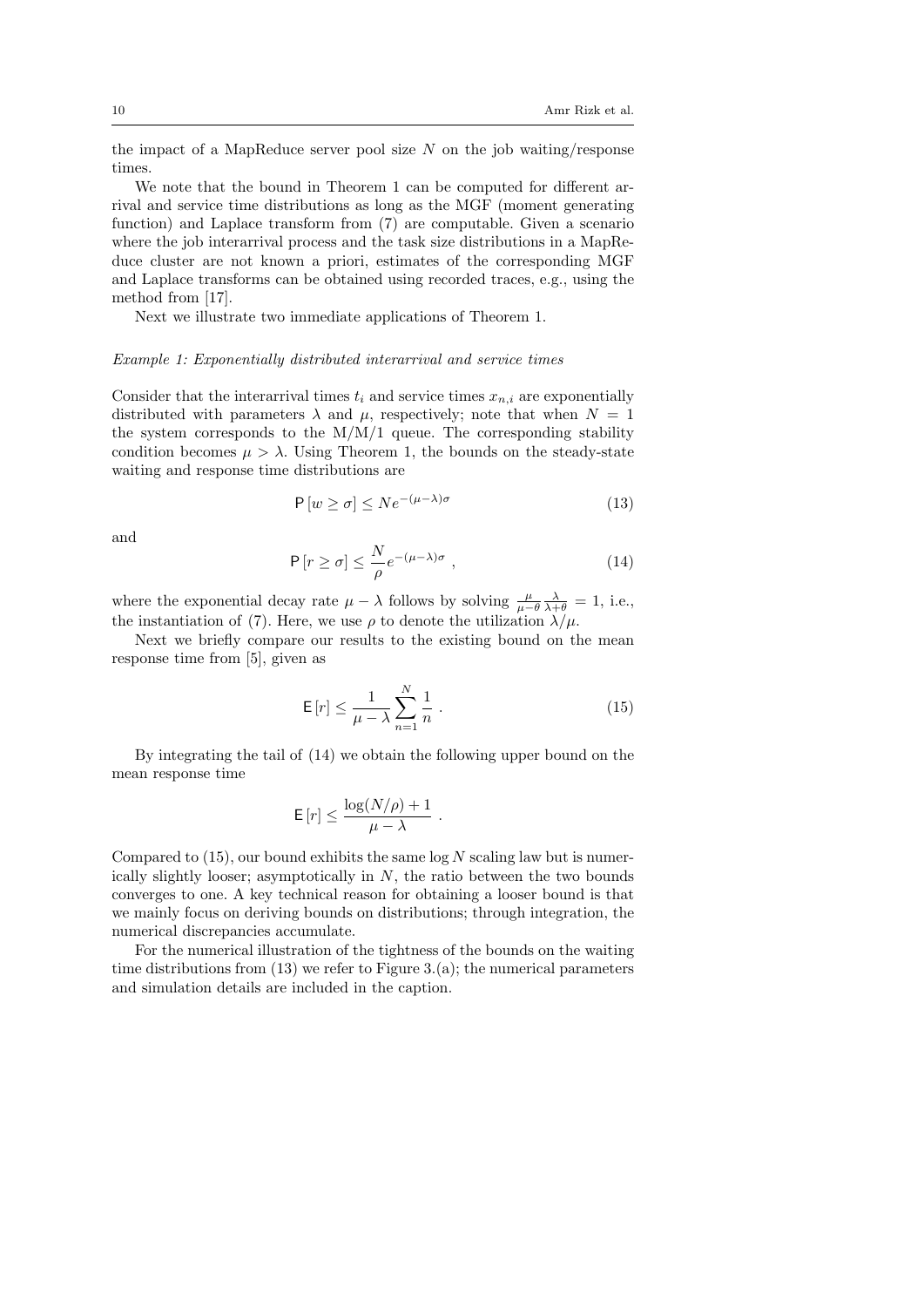

Fig. 3 Bounds on the waiting time distributions vs. simulations (renewal input): (a) the non-blocking case (13) and (b) the blocking case (22). The system parameters are  $N = 20$ ,  $\mu = 1$ , and three utilization levels  $\rho = \{0.9, 0.75, 0.5\}$  (from top to bottom). Simulations include 100 runs, each accounting for  $10^7$  slots.

# Example 2: Exponentially distributed interarrival times and constant service times

We now consider the case of iid exponentially distributed interarrival times  $t_i$ with parameter  $\lambda$ , and deterministic service times  $x_{n,i} = 1/\mu$ , for all  $i \geq 0$ and  $n \in [1, N]$ ; note that when  $N = 1$  the system corresponds to the  $M/D/1$ queue.

The condition on the asymptotic decay rate  $\theta_{nb}$  from Theorem 1 becomes

$$
\frac{\lambda}{\lambda+\theta_{nb}}=e^{-\frac{\theta_{nb}}{\mu}}\ ,
$$

which can be numerically solved; upper bounds on the waiting and response time distributions follow then immediately from Theorem 1.

# 3.2 Blocking Systems

Here, we consider a blocking FJ queueing system, i.e., the start of each job is synchronized amongst all servers. We maintain the iid assumptions on the interarrival times  $t_i$  and service times  $x_{n,i}$ . The waiting time and response time for the *j*th job can then be written as

$$
w_j = \max \left\{ 0, \max_{1 \le k \le j-1} \left\{ \sum_{i=1}^k \max_n x_{n,j-i} - \sum_{i=1}^k t_{j-i} \right\} \right\}
$$
  

$$
r_j = \max_{0 \le k \le j-1} \left\{ \sum_{i=0}^k \max_n x_{n,j-i} - \sum_{i=1}^k t_{j-i} \right\} .
$$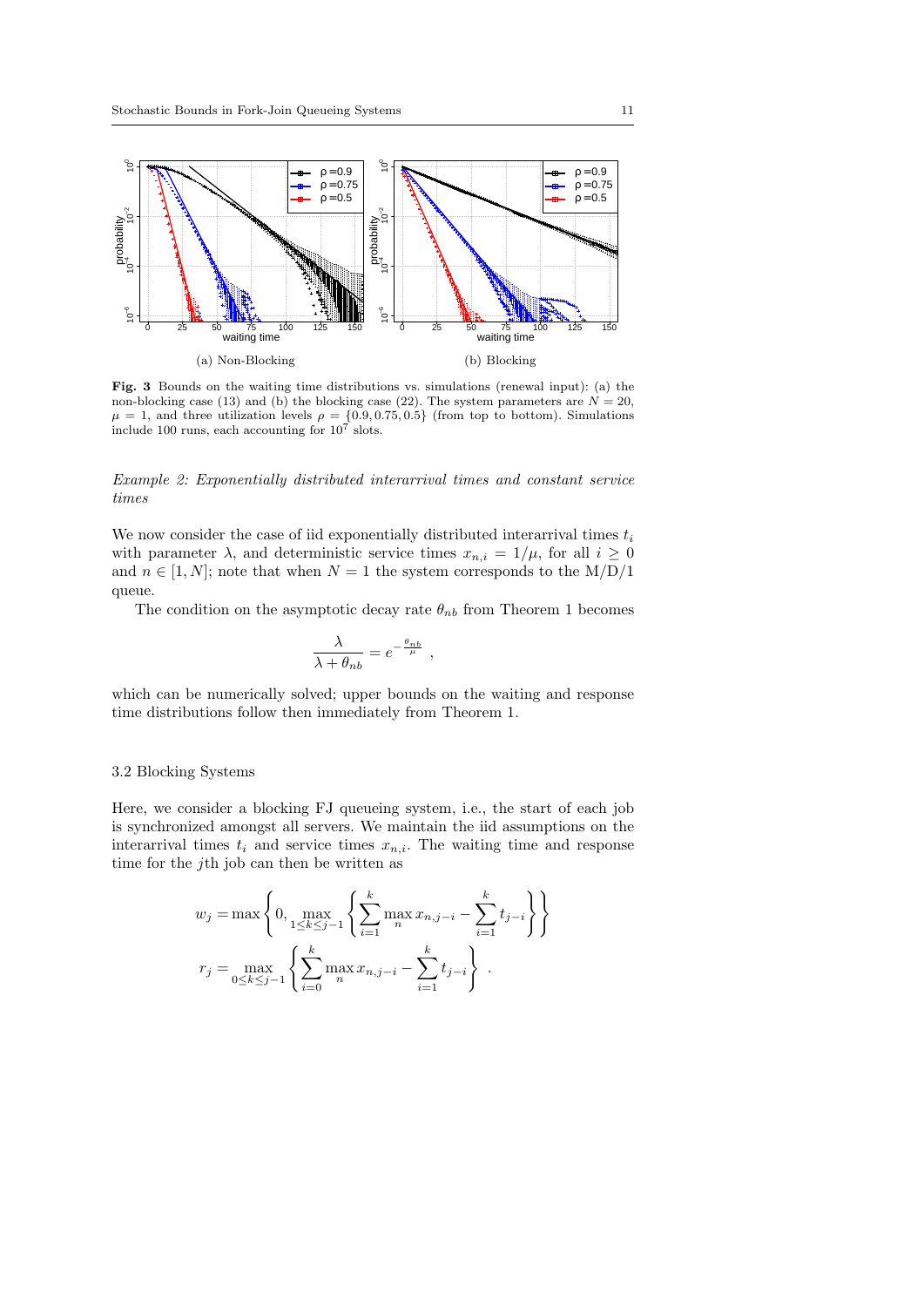Note that the only difference to (1) and (2) is that the maximum over the number of servers now occurs inside the sum. Note that this blocking system corresponds to a GI/GI/1 queue which is analyzed, for example, in [2].

It is evident that the blocking system is more conservative than the nonblocking system in the sense that the waiting time distribution of the nonblocking system is dominated by the waiting time distribution of the blocking system. Moreover, the stability region for the blocking system, given by  $E[t_1] >$  $E[\max_n x_{n,1}]$ , is included in the stability region of the corresponding nonblocking system (i.e.,  $E[t_1] > E[x_{1,1}].$ 

Analogously to  $(3)$ , the steady-state waiting and response times w and r have now the representations

$$
w =_{\mathcal{D}} \max_{k \ge 0} \left\{ \sum_{i=1}^{k} \max_{n} x_{n,i} - \sum_{i=1}^{k} t_i \right\}
$$
 (16)

$$
r =_{\mathcal{D}} \max_{k \ge 0} \left\{ \sum_{i=0}^{k} \max_{n} x_{n,i} - \sum_{i=1}^{k} t_i \right\} . \tag{17}
$$

The following theorem provides upper bounds on  $w$  and  $r$ .

Theorem 2 (Renewals, Blocking) Given a FJ queueing system with N parallel blocking servers that is fed by renewal job arrivals with interarrivals  $t_j$  and iid task service times  $x_{n,j}$ . The distributions of the steady-state waiting and response times are bounded by

$$
\mathsf{P}\left[w \geq \sigma\right] \leq e^{-\theta_b \sigma} \tag{18}
$$
\n
$$
\mathsf{P}\left[r \geq \sigma\right] \leq \mathsf{E}\left[e^{\theta_b \max_n x_{1,1}}\right] e^{-\theta_b \sigma} \,,
$$

where  $\theta_b$  (with the subscript 'b' standing for blocking) is the (positive) solution of

$$
\mathsf{E}\left[e^{\theta \max_n x_{n,1}}\right] \mathsf{E}\left[e^{-\theta t_1}\right] = 1 . \tag{19}
$$

Before giving the proof we note that, in general, (19) can be numerically solved. Moreover, for small values of  $N$ ,  $\theta_b$  can be analytically solved.

Proof Consider the waiting time w. We proceed similarly as in the proof of Theorem 1. Letting  $\mathcal{F}_k$  as above, we first prove that the process

$$
y(k) = e^{\theta_b \sum_{i=1}^k (\max_n x_{n,i} - t_i)}
$$

is a martingale w.r.t.  $\mathcal{F}_k$  using a technique from [27]. We write

$$
\mathsf{E}\left[y(k)\,|\,\mathcal{F}_{k-1}\right] = \mathsf{E}\left[e^{\theta_b \sum_{i=1}^k (\max_n x_{n,i} - t_i)}\,\middle|\,\mathcal{F}_{k-1}\right]
$$
\n
$$
= e^{\theta_b \sum_{i=1}^{k-1} (\max_n x_{n,i} - t_i)} \mathsf{E}\left[e^{\theta_b (\max_n x_{n,k} - t_k)}\right]
$$
\n
$$
= e^{\theta_b \sum_{i=1}^{k-1} (\max_n x_{n,i} - t_i)}
$$
\n
$$
= y(k-1),
$$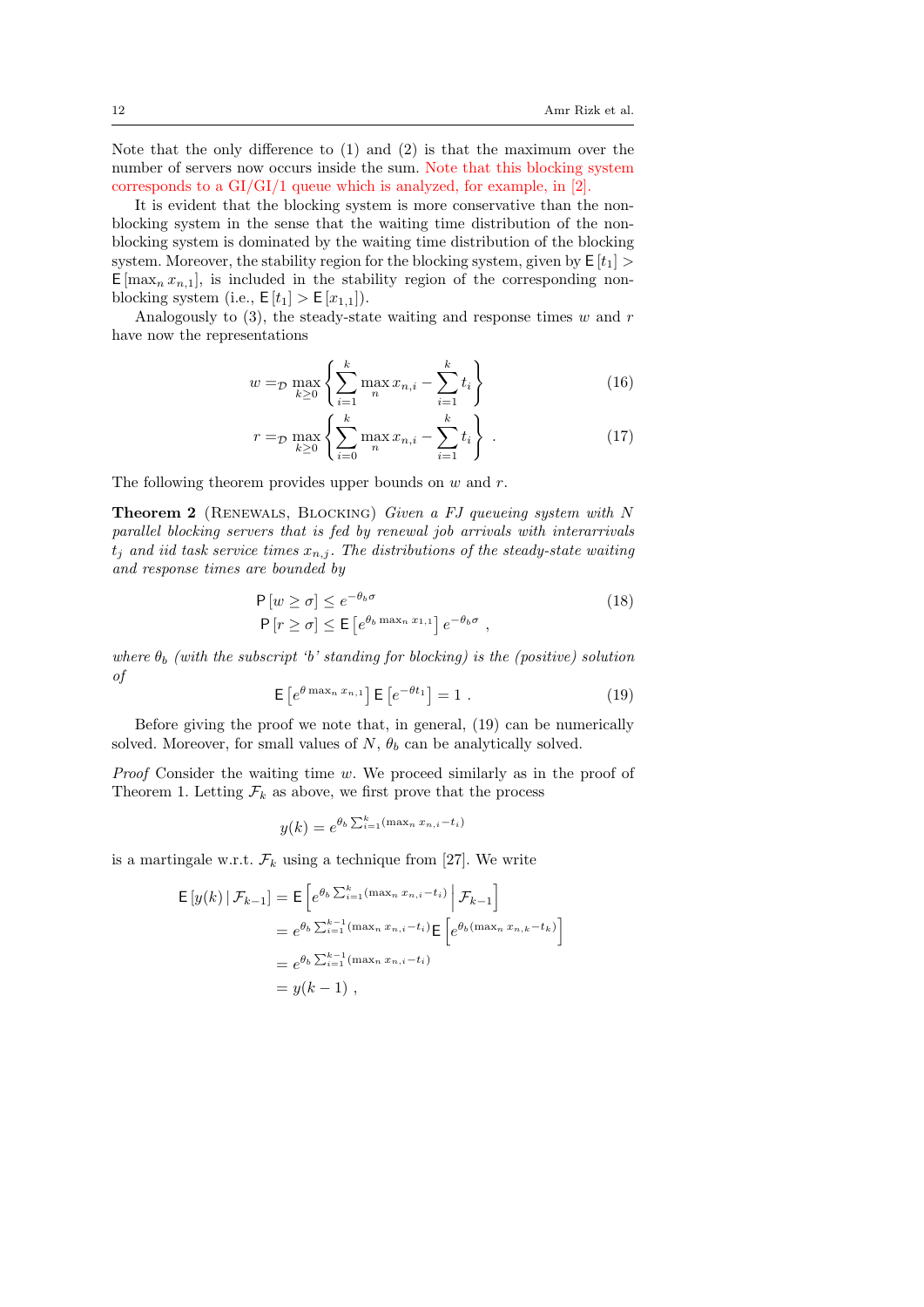where we used the independence and renewal assumptions for  $x_{n,i}$  and  $t_i$  in the second line, and finally the condition on  $\theta_b$  from (19).

In the next step we apply the Optional Sampling Theorem (45) to derive the bound from the theorem. We first define the stopping time  $K$  by

$$
K := \inf \left\{ k \ge 0 \, \middle| \, \sum_{i=1}^{k} \left( \max_{n} x_{n,i} - t_i \right) \ge \sigma \right\} \ . \tag{20}
$$

Recall that  $P[K < \infty] = P[w \ge \sigma]$ . We can next write for every  $k \in \mathbb{N}$ 

$$
1 = E[y(0)]
$$
  
\n
$$
= E[y(K \wedge k)]
$$
  
\n
$$
\geq E[y(K \wedge k)1_{K < k}]
$$
  
\n
$$
= E\left[e^{\theta_b \sum_{i=1}^K (\max_n x_{n,i} - t_i)} 1_{K < k}\right]
$$
  
\n
$$
\geq e^{\theta_b \sigma} P[K < k].
$$

Taking  $k \to \infty$  completes the proof. The proof for the response time r is analogous.

#### Example 3: Exponentially distributed interarrival and service times

Consider interarrival and service times  $t_i$  and  $x_{n,i}$  that are exponentially distributed with parameters  $\lambda$  and  $\mu$ , respectively. In [36] it was shown that

$$
\max_{n} L_n =_{\mathcal{D}} \sum_{n=1}^{N} \frac{L_n}{n}
$$

for iid exponentially distributed random variables  $L_n$ , so that the stability condition  $E[t_1] > E[\max_n x_{n,1}]$  becomes

$$
\frac{1}{\lambda} > \frac{1}{\mu} \sum_{n=1}^{N} \frac{1}{n} .
$$
 (21)

By applying Theorem 2, the bounds on the steady-state waiting and response time distributions are

$$
\mathsf{P}\left[w \geq \sigma\right] \leq e^{-\theta_b \sigma} \tag{22}
$$

and

$$
\mathsf{P}\left[r\geq\sigma\right]\leq\frac{\mu}{\mu-\theta_b}e^{-\theta_b\sigma}\;,
$$

where  $\theta_b$  can be numerically solved from the condition

$$
\prod_{n=1}^N \frac{n\mu}{n\mu - \theta_b} \frac{\lambda}{\lambda + \theta_b} = 1.
$$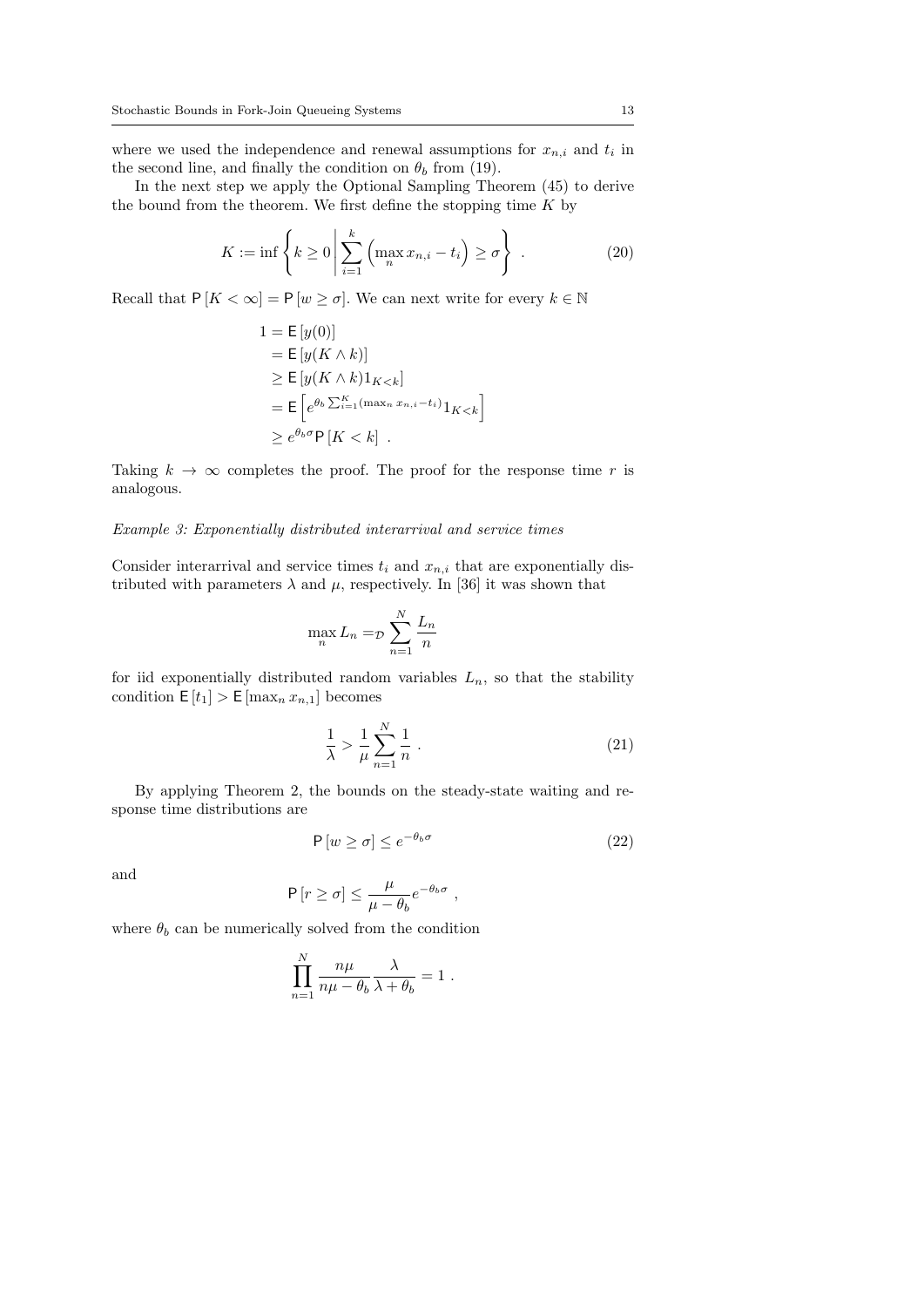For quick numerical illustrations we refer back to Figure 3.(b).

The interesting observation is that the stability condition from (21) depends on the number of servers  $N$ . In particular, as the right hand side grows in  $\log N$ , the system becomes unstable (i.e., waiting times are infinite) for sufficiently large N. This shows that the optional blocking mode from Hadoop should be judiciously enabled.

#### Example 4: Exponentially distributed interarrival and constant service times

If the service times are deterministic, i.e.,  $x_{n,i} = 1/\mu$  for all  $i \geq 0$  and  $n \in$  $[1, N]$ , the representations of w and r from (16) and (17) match their nonblocking counterparts from (3) and (4) and hence the corresponding stability regions and stochastic bounds are equal to those from Example 2.

## 4 FJ Systems with Non-renewal Input

In this section we consider the more realistic case of FJ queueing systems with non-renewal job arrivals. This model is particularly relevant given the empirical evidence that clusters running MapReduce exhibit various degrees of burstiness in the input [11, 23]. Moreover, numerous studies have demonstrated the burstiness of Internet traces, which can be regarded in particular as the input to multipath routing.



Fig. 4 Markov modulating chain  $c_k$  for the job interarrival times.

We model the interarrival times  $t_i$  using a Markov modulated process. Concretely, consider a two-state modulating Markov chain  $c_k$ , as depicted in Figure 4, with a transition matrix  $T$  given by

$$
T = \begin{pmatrix} 1-p & p \\ q & 1-q \end{pmatrix} , \qquad (23)
$$

for some values  $0 < p, q < 1$ . In state  $i \in \{1, 2\}$  the interarrival times are given by iid random variables  $L_i$  with distribution  $\mathcal{L}_i$ . Without loss of generality we assume that  $L_1$  is stochastically smaller than  $L_2$ , i.e.,

$$
\mathsf{P}\left[L_1 \geq t\right] \leq \mathsf{P}\left[L_2 \geq t\right] \;,
$$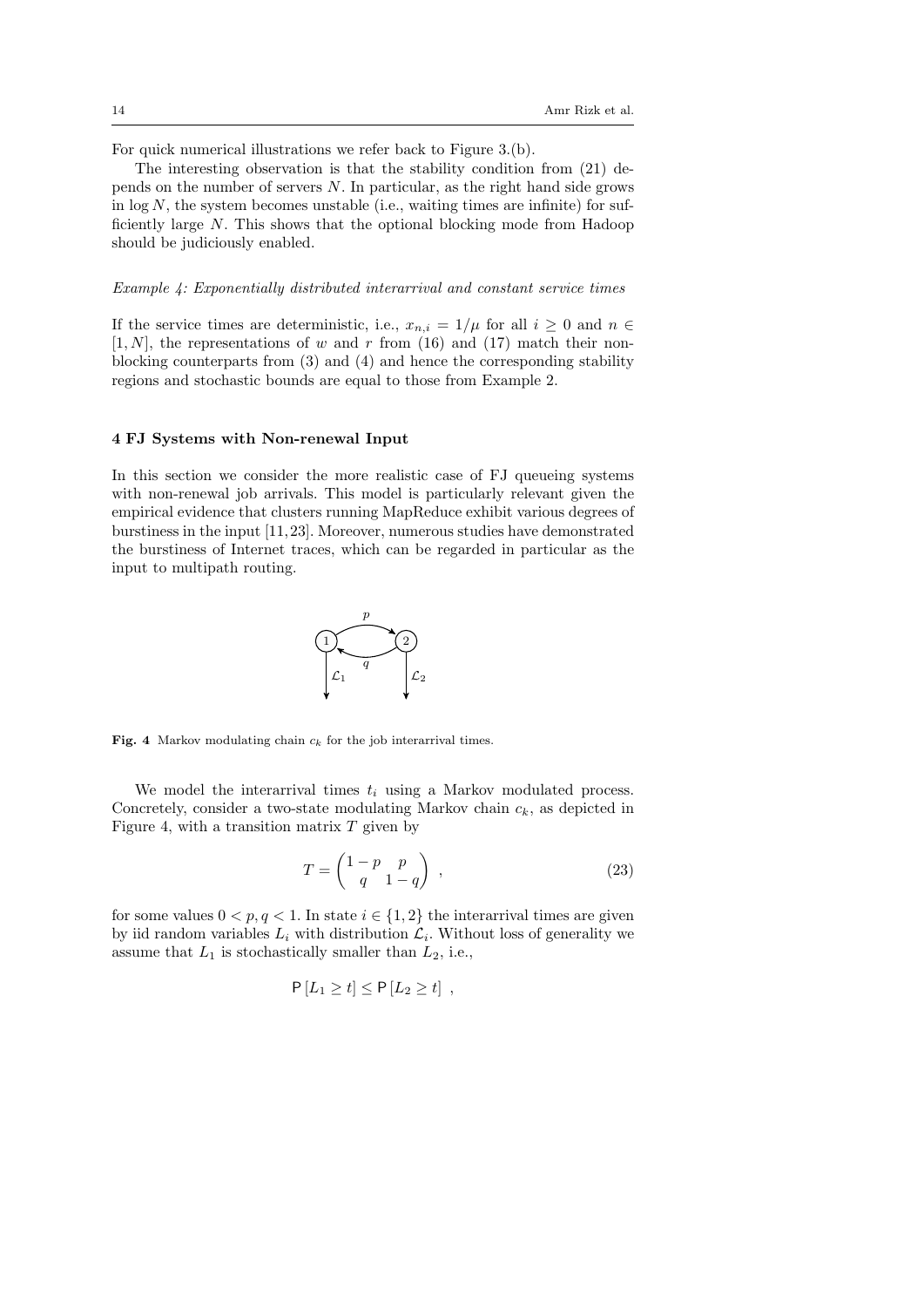for any  $t \geq 0$ . Additionally, we assume that the Markov chain  $c_k$  satisfies the burstiness condition

$$
p < 1 - q \tag{24}
$$

i.e., the probability of jumping to a different state is less than the probability of staying in the same state.

Subsequent derivations will exploit the following exponential transform of the transition matrix  $T$  defined as

$$
T_{\theta} := \begin{pmatrix} (1-p) \mathsf{E} \left[ e^{-\theta L_1} \right] & p \mathsf{E} \left[ e^{-\theta L_2} \right] \\ q \mathsf{E} \left[ e^{-\theta L_1} \right] & (1-q) \mathsf{E} \left[ e^{-\theta L_2} \right] \end{pmatrix} ,
$$

for some  $\theta > 0$ . Let  $\Lambda(\theta)$  denote the maximal positive eigenvalue of  $T_{\theta}$ , and the vector  $h = (h(1), h(2))$  denote a corresponding eigenvector. By the Perron-Frobenius Theorem,  $\Lambda(\theta)$  is equal to the spectral radius of  $T_{\theta}$  such that h can be chosen with strictly positive components.

As in the case of renewal arrivals, we will next analyze both non-blocking and blocking FJ systems.

### 4.1 Non-Blocking Systems

We first analyze a non-blocking FJ system fed with arrivals that are modulated by a stationary Markov chain as in Figure 4. We assume that the task service times  $x_{n,j}$  are iid and that the families  $\{t_i\}$  and  $\{x_{n,i}\}$  are independent. Note that both the definition of  $w_j$  from (1) and the representation of the steadystate waiting time  $w$  in (3) remain valid, due to stationarity and reversibility; the same holds for the response times.

The next theorem provides upper bounds on the steady-state waiting and response time distributions in the non-blocking scenario with Markov modulated interarrivals.

Theorem 3 (NON-RENEWALS, NON-BLOCKING) Given a FJ queueing system with N parallel non-blocking servers, Markov modulated job interarrivals  $t_j$  according to the Markov chain depicted in Figure 4 with transition matrix (23), and iid task service times  $x_{n,j}$ . The steady-state waiting and response time distributions are bounded by

$$
\mathsf{P}\left[w \geq \sigma\right] \leq N e^{-\theta_{nb}\sigma} \tag{25}
$$

$$
\mathsf{P}\left[r\geq\sigma\right]\leq N\mathsf{E}\left[e^{\theta_{nb}x_{1,1}}\right]e^{-\theta_{nb}\sigma}\,,\tag{26}
$$

where  $\theta_{nb}$  is the (positive) solution of

$$
\mathsf{E}\left[e^{\theta x_{1,1}}\right]A(\theta)=1.
$$

(Recall that  $\Lambda(\theta)$  was defined as a spectral radius.)

We remark that the existence of a positive solution  $\theta_{nb}$  is guaranteed by the Perron-Frobenius Theorem, see, e.g., [34].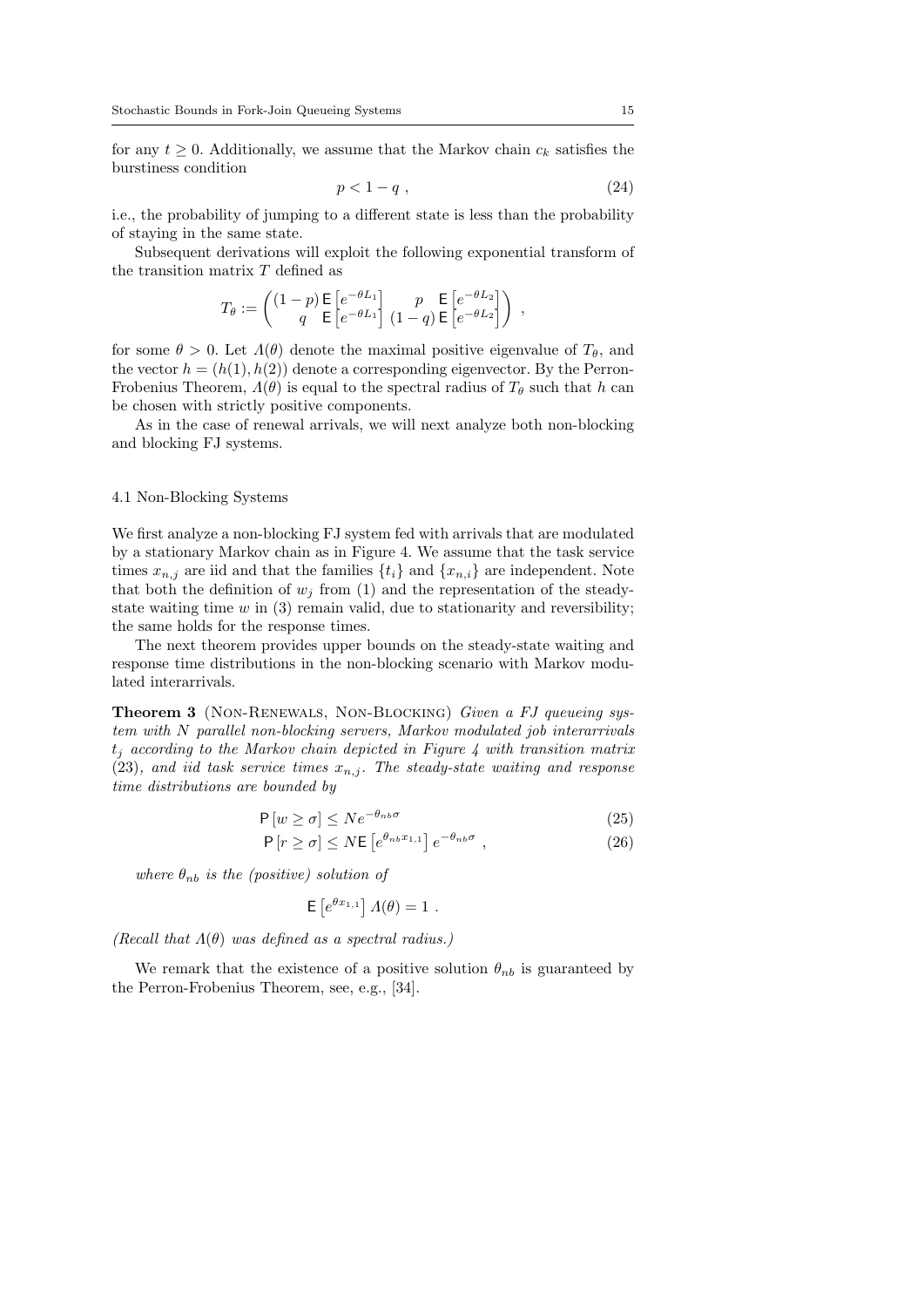Proof Consider the filtration

$$
\mathcal{F}_k := \sigma\left\{x_{n,m}, t_m, c_m \,|\, m \leq k, n \in [1, N]\right\} ,
$$

that includes information about the state  $c_k$  of the Markov chain. Now, we construct the process  $z(k)$  as

$$
z(k) = h(c_k) e^{\theta_{nb} \left( \max_n \sum_{i=1}^k x_{n,i} - \sum_{i=1}^k t_i \right)}
$$
  
= 
$$
\left( e^{\theta_{nb} \left( \max_n \sum_{i=1}^k x_{n,i} - kD \right)} \right) \left( h(c_k) e^{\theta_{nb} \left( kD - \sum_{i=1}^k t_i \right)} \right)
$$
 (27)

with the deterministic parameter

$$
D := \theta_{nb}^{-1} \log \left( \mathsf{E} \left[ e^{\theta_{nb} x_{1,1}} \right] \right) .
$$

Note the similarity of  $z(k)$  to (9) except for the additional function h. Roughly, the function h captures the correlation structure of the non-renewal interarrival time process.

Next we show that both terms of (27) are submartingales. In the first step we note that by the definition of D:

$$
\mathsf{E}\left[e^{\theta_{nb}\left(\sum_{i=1}^k x_{n,i}-kD\right)}\bigg|\mathcal{F}_{k-1}\right] = e^{\theta_{nb}\left(\sum_{i=1}^{k-1} x_{n,i}-(k-1)D\right)}\;,
$$

hence, following the line of argument in  $(10)$  the left factor of  $(27)$ , which accounts for the additional  $\max_n$ , is a submartingale. The second step is similar to the derivations in [10, 14]. First, note that

$$
\mathsf{E}\left[h(c_k)e^{\theta_{nb}(D-t_k)}\middle|\mathcal{F}_{k-1}\right] = e^{\theta_{nb}D}T_{\theta_{nb}h}(c_{k-1})
$$

$$
= e^{\theta_{nb}D}\Lambda(\theta_{nb})h(c_{k-1})
$$

$$
= h(c_{k-1}), \qquad (28)
$$

where the last line is due to the definitions of D and  $\theta_{nb}$ . Now, multiplying both sides of (28) by  $e^{\theta_{nb}((k-1)D-\sum_{i=1}^{k-1}t_i)}$  proves the martingale and hence the submartingale property of the right factor in (27). As the process  $z(k)$  is a product of two independent submartingales, it is a submartingale itself w.r.t.  $\mathcal{F}_k$ .

Next, we derive a bound on the steady-state waiting time distribution using the Optional Stopping Theorem. Here, we use the stopping time  $K$  defined in (11). Recall that  $P[K < \infty] = P[w \geq \sigma]$ . On the one hand we can write for every  $k \in \mathbb{N}$ 

$$
\begin{aligned} \mathsf{E}\left[z(k)\right] &\geq \mathsf{E}\left[z(K \wedge k)\right] \\ &\geq \mathsf{E}\left[z(K \wedge k)1_{K < k}\right] \\ &= \mathsf{E}\left[\max_{n} h(c_{K})e^{\theta_{nb}\left(\sum_{i=1}^{K} x_{n,i} - \sum_{i=1}^{K} t_{i}\right)}1_{K < k}\right] \\ &\geq e^{\theta_{nb}\sigma} \mathsf{E}\left[h(c_{K})1_{K < k}\right] \\ &= e^{\theta_{nb}\sigma} \mathsf{E}\left[h(c_{K}) \mid K < k\right] \mathsf{P}\left[K < k\right] \,. \end{aligned} \tag{29}
$$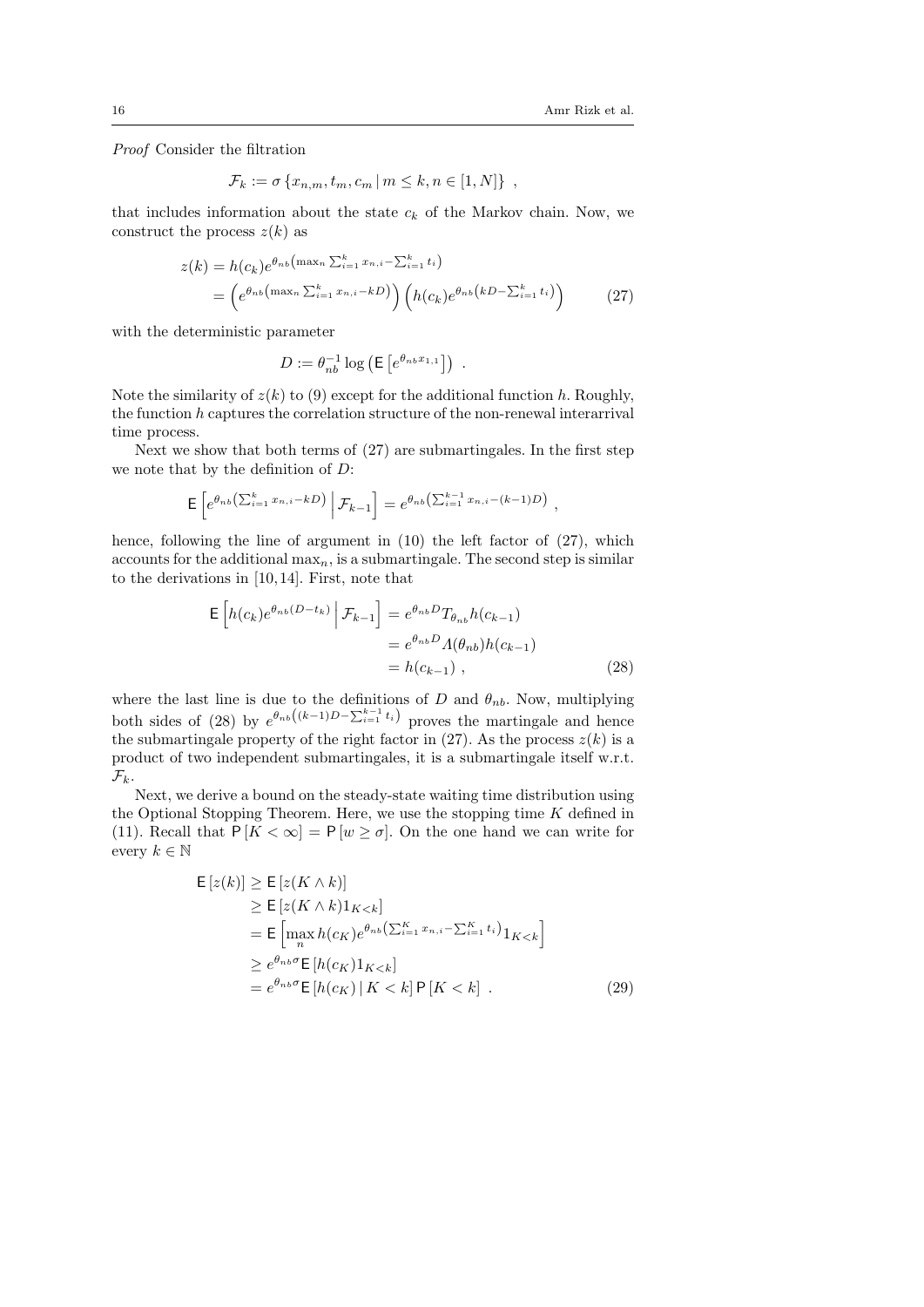

Fig. 5 The  $\mathcal{O}(\log N)$  scaling of waiting time percentiles  $w^{\varepsilon}$  for Markov modulated input (the non-blocking case (25)). The system parameters are  $\mu = 1$ ,  $\lambda_2 = 0.9$ ,  $\rho = 0.75$  (in both (a) and (b))  $p = 0.1, q = 0.4$  (in (a)), three violation probabilities  $\varepsilon$  (in (a)),  $\varepsilon = 10^{-4}$  and only two burstiness parameters  $p + q$  (in (b)) (for visual convenience). Simulations include 100 runs, each accounting for  $10^7$  slots.

On the other hand we can upper bound the term

$$
\mathsf{E}\left[z(k)\right] = \mathsf{E}\left[\max_{n} e^{\theta_{nb}\left(\sum_{i=1}^{k} x_{n,i} - kD\right)}\right] \mathsf{E}\left[h(c_k)e^{\theta_{nb}\left(kD - \sum_{i=1}^{k} t_i\right)}\right] \le N \mathsf{E}\left[h(c_1)\right] .
$$

Letting  $k \to \infty$  in (29) leads to

$$
\mathsf{P}\left[K < \infty\right] \le \frac{\mathsf{E}\left[h(c_1)\right]}{\mathsf{E}\left[h(c_K)\,|\,K < \infty\right]} N e^{-\theta_{nb}\sigma} \tag{30}
$$

In Lemma 2 it is shown that the distribution of the random variable  $(c_K |$  $K < k$ ) is stochastically smaller than the stationary distribution of the Markov chain. Given the burstiness condition in  $(24)$  and that the function h is monotonically decreasing [9], we can further upper bound the prefactor in (30) as

$$
\frac{\mathsf{E}\left[h(c_1)\right]}{\mathsf{E}\left[h(c_K)\,|\,K<\infty\right]}\leq 1\;,
$$

which completes the proof. The proof for the response time  $r$  is analogous.

Remark: Note that, if the burstiness condition (24) is not fulfilled then we can still upper bound the prefactor in (30) using the trivial upper bound

$$
\frac{\mathsf{E}\left[h(c_1)\right]}{\mathsf{E}\left[h(c_K)\,|\,K<\infty\right]}\leq \frac{\mathsf{E}\left[h(c_1)\right]}{\min_k h(c_k)}\;.
$$

Figure 5 displays the bounds on the waiting time percentiles  $w^{\varepsilon}$ , for various violation probabilities  $\varepsilon$ , in the FJ system with non-renewal input. The bounds closely match the corresponding simulation results, shown as box-plots, while also exhibiting the  $\mathcal{O}(\log N)$  scaling behavior (which can be also derived from both  $(25)$  and  $(26)$ , as in Section 3).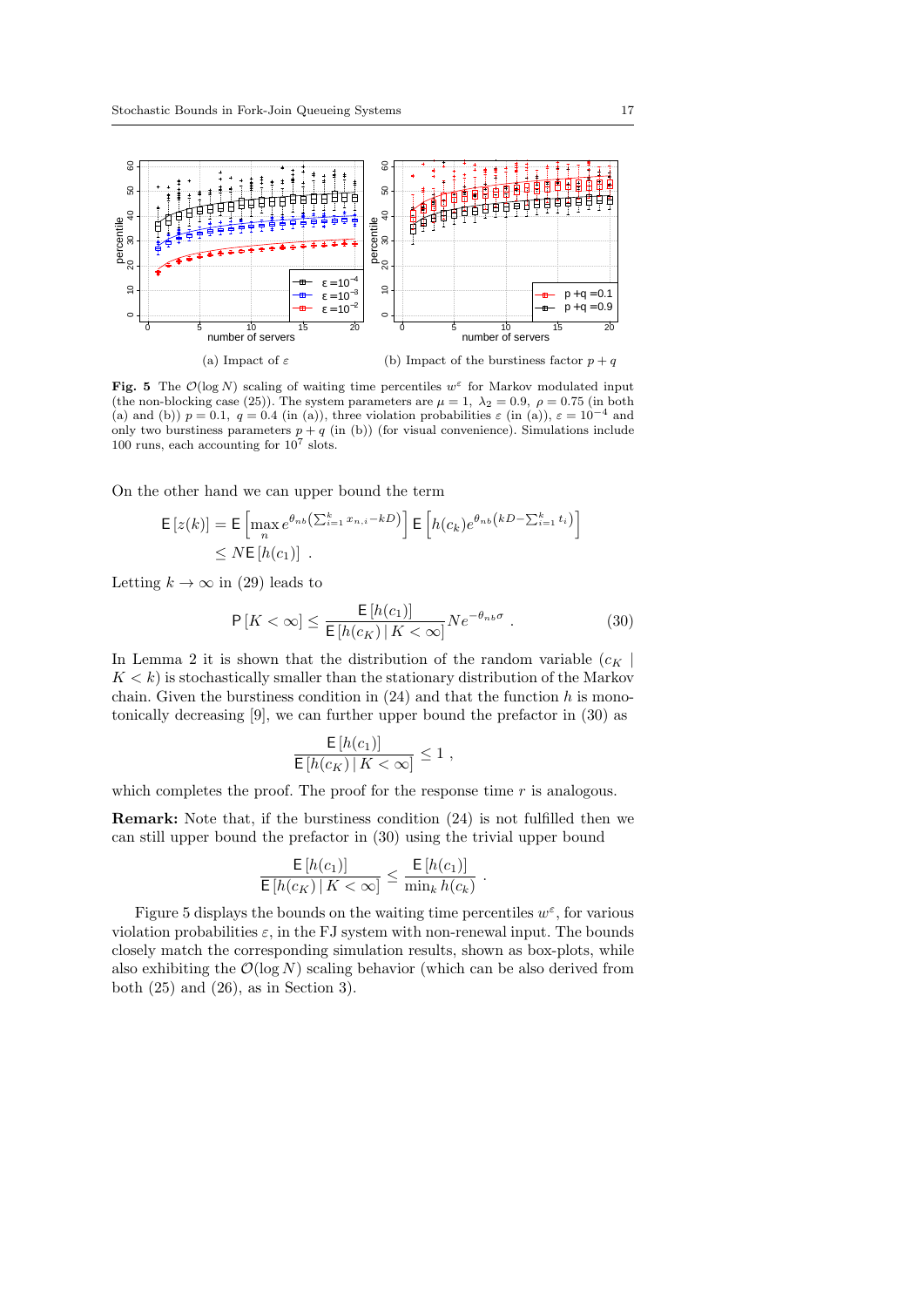# 4.2 Blocking Systems

Now we turn to the blocking variant of the FJ system that is fed by the same non-renewal arrivals as in the previous section. In the following, we consider exponential distributions  $\mathcal{L}_m$  for  $m \in \{1, 2\}$ . The main result is:

Theorem 4 (NON-RENEWALS, BLOCKING) Given a FJ system with N blocking servers, Markov modulated job interarrivals  $t_j$ , and iid task service times  $x_{n,j}$ . The steady-state waiting and response time distributions are bounded by

$$
\mathsf{P}\left[w \geq \sigma\right] \leq e^{-\theta_b \sigma} \tag{31}
$$
\n
$$
\mathsf{P}\left[r \geq \sigma\right] \leq \mathsf{E}\left[e^{\theta_b \max_n x_{1,1}}\right] e^{-\theta_b \sigma} \,,
$$

where  $\theta_b$  is the (positive) solution of

$$
\mathsf{E}\left[e^{\theta \max_n x_{n,1}}\right]A(\theta) = 1.
$$

We remark that the positive solution for  $\theta_b$  is guaranteed under the stronger stability condition  $E[t_1] > E[\max_n x_{n,1}]$  and the Perron-Frobenius Theorem.

*Proof* Let  $D := \theta_b^{-1} \log \mathsf{E} \left[ e^{\theta_b \max_n x_{n,1}} \right]$  and define the process y by:

$$
y(k) = h(c_k)e^{\theta_b(\sum_{i=1}^k \max_n x_{n,i} - \sum_{i=1}^k t_i)} \\
= (e^{\theta_b(\sum_{i=1}^k \max_n x_{n,i} - kD)})(h(c_k)e^{\theta_b(kD - \sum_{i=1}^k t_i)})\ .
$$

Similarly to the proofs of Theorem 2 and Theorem 3 one can show that both the first and second factor of  $y$  are martingales, and hence  $y$  is a martingale. We use the stopping time  $K$  in  $(20)$  and write

$$
\begin{aligned} \mathsf{E}\left[h(c_1)\right] &= \mathsf{E}\left[y(0)\right] \\ &\ge \mathsf{E}\left[y(K \wedge k)\right] \\ &\ge \mathsf{E}\left[y(K \wedge k)\mathbf{1}_{K < k}\right] \\ &= \mathsf{E}\left[e^{\theta_b\left(\sum_{i=1}^K \max_n x_{n,i} - \sum_{i=1}^K t_i\right)}h(c_K)\mathbf{1}_{K < k}\right] \\ &\ge e^{\theta_b \sigma} \mathsf{E}\left[h(c_K)\,|\,K < \infty\right] \mathsf{P}\left[K < k\right] \,. \end{aligned}
$$

Taking  $k \to \infty$  we obtain the bound

$$
\mathsf{P}\left[K < \infty\right] \le \frac{\mathsf{E}\left[h(c_1)\right]}{\mathsf{E}\left[h(c_K)\,|\,K < \infty\right]}e^{-\theta_b\sigma} \le e^{-\theta_b\sigma} \;,
$$

where we used Lemma 2 for the last inequality. The proof for  $r$  is analogous.

A close comparison of the waiting time bound in the non-renewal case (31) to the corresponding bound in the renewal case (18) reveals that the decay factors  $\theta_b$  depend on similar conditions, whereby the MGF of the interarrival times in (18) is replaced by the spectral radius of the modulating Markov chain in (31). Moreover, given the ergodicity of the underlying Markov chain,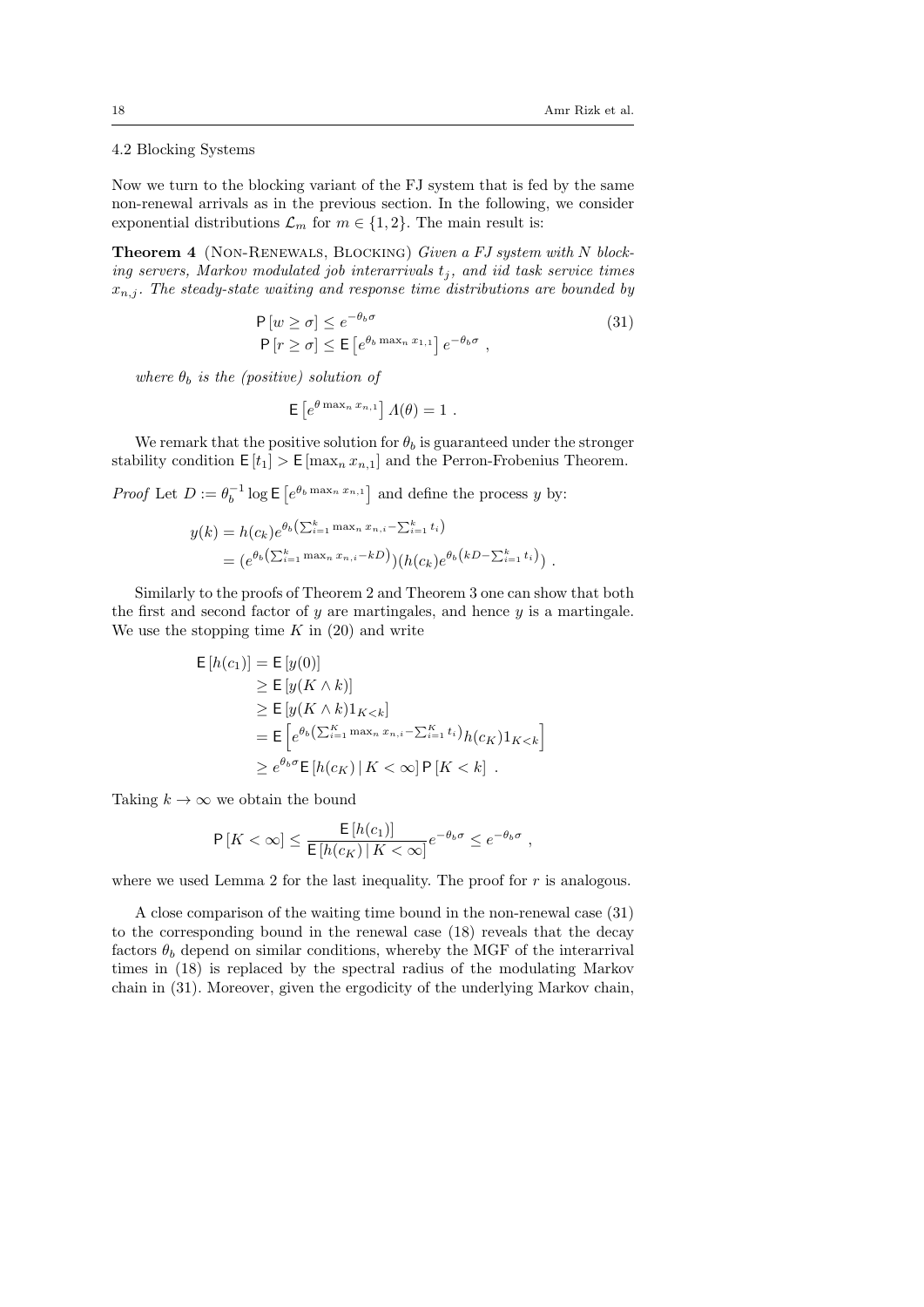

Fig. 6 Bounds on the waiting time distributions vs. simulations (non-renewal input): (a) the non-blocking case (25) and (b) the blocking case (31). The parameters are  $N = 20, \mu =$  $1, p = 0.1, q = 0.4, \lambda_1 \in \{0.4, 0.72, 0.72\}$  and  $\lambda_2 \in \{0.9, 0.9, 1.62\}$  leading to utilizations  $\rho \in \{0.5, 0.75, 0.9\}$ . Simulations include 100 runs, each accounting for 10<sup>7</sup> slots.

the blocking system with non-renewal input is subject to the same degrading stability region (in  $\log N$ ) as in the renewal case (recall (21)).

For quick numerical illustrations of the tightness of the bounds on the waiting time distributions in both the non-blocking and blocking cases we refer to Figure 6.

So far we have contributed stochastic bounds on the steady-state waiting and response time distributions in FJ systems fed with either renewal and non-renewal job arrivals. The key technical insight was that the stochastic bounds in the non-blocking model grow as  $\mathcal{O}(\log N)$  in the number of parallel servers  $N$  under non-renewal arrivals, which extends a known result for renewal arrivals [31, 5]. The same fundamental factor of  $\log N$  was shown to drive the stability region in the blocking model. A concrete application follows next.

### 5 Partial Mapping

In this section we consider FJ queueing systems where jobs are mapped to a subset of  $H \leq N$  servers. This model captures a crucial aspect of the operation of parallel systems, i.e., the amount of resources provided to some job is not necessarily the entire amount of resources available. This corresponds, for example, to batch systems, where servers are grouped into resource pools and incoming jobs are assigned to one such pool. In general, partial mapping provides a basis for service differentiation and isolation within parallel systems. In the following we regard two contrasting types of partial mapping, i.e., a rigid round-robin mapping and a random partial mapping of jobs to  $H \leq N$  servers. The subsequent analysis of the fan-out ratio  $H/N$  on the system performance provides a reference for dimensioning such server pools. In the following, we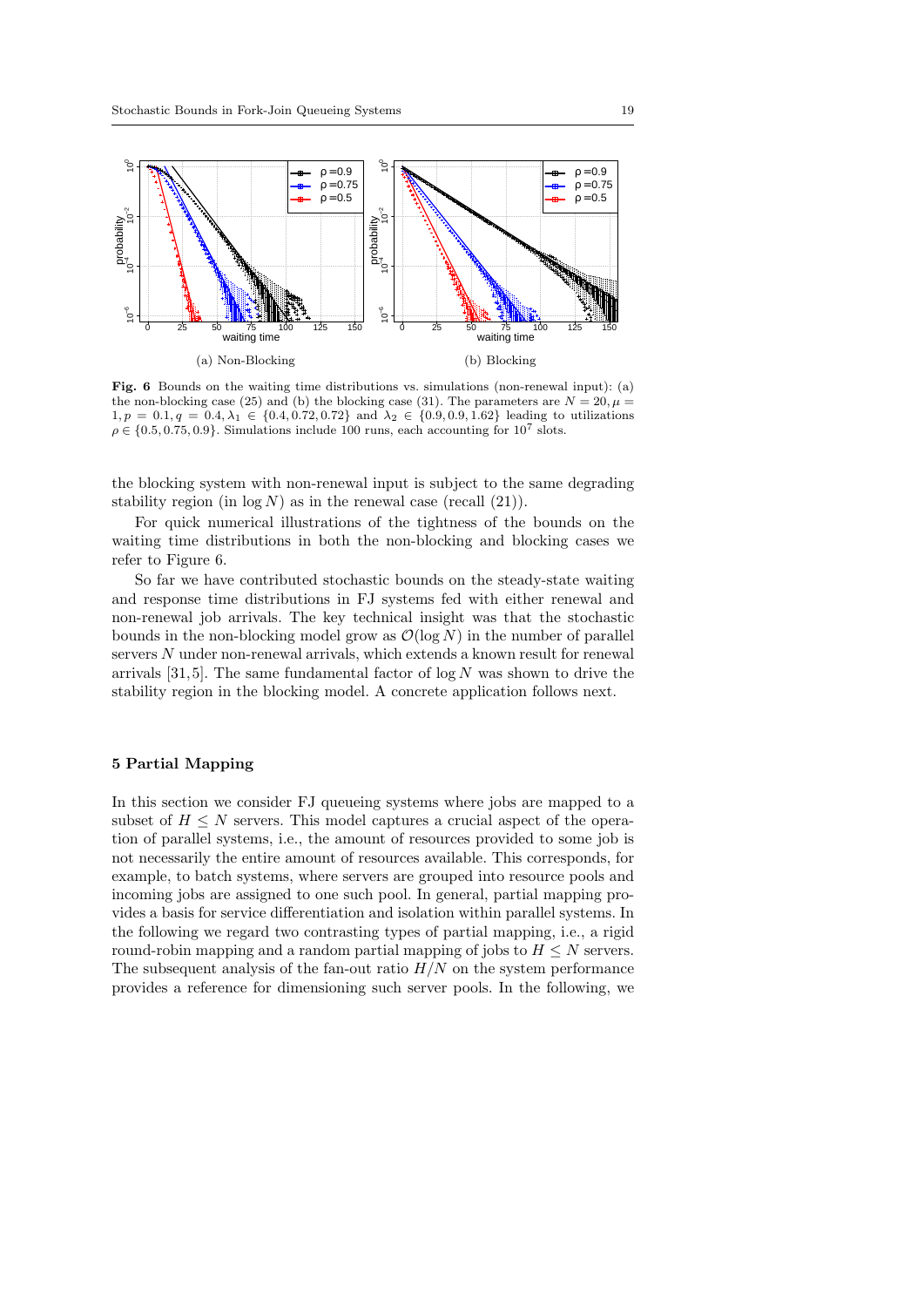restrict the exposition to the more interesting case of non-blocking servers since most of the derivations rely on results from Sections 3 and 4.

### 5.1 Round-robin Partial Mapping, Dyadic System

We consider a dyadic FJ system where the number of servers is given as  $N = 2^W$  (with  $W \ge 1$ ) and a job is split into  $H = 2^V$  tasks (with  $1 \le V \le W$ ). The assignment of tasks to servers follows a round-robin scheme such that the first job is assigned to servers  $1, \ldots, H$ , the second to the servers  $H+1, \ldots, 2H$ , etc.

In the following, we consider job arrivals as renewal processes similar to Sect. 3. For the analysis it is sufficient to look only at an equivalent "FJ subsystem" that consists of only  $H$  servers and adjust the job interarrival times  $\bar{t}_k$  to that system accordingly:

$$
\bar{t}_k := \sum_{i=1}^{2^{(W-V)}} t_{(k-1)2^{(W-V)}+i}.
$$

Note that for the extremal case  $V = W$  we recover the scenario from Sect. 3, i.e.,  $\overline{t}_k = t_k$ .

The Laplace transform of the job interarrival times  $\bar{t}_k$  to one subsystem is obtained directly from the Laplace transform of the original job interarrival times  $t_k$  and the number of subsystems:

$$
\mathsf{E}\left[e^{-\theta \bar{t}_1}\right] = \mathsf{E}\left[e^{-\theta t_1}\right]^{2^{W-V}} = \mathsf{E}\left[e^{-\theta t_1}\right]^{\frac{N}{H}}.
$$

The steady-state waiting time distribution now has the following representation:

$$
w =_{\mathcal{D}} \max_{k \ge 0} \left\{ \max_{1 \le n \le H} \left\{ \sum_{i=1}^{k} x_{n,i} - \sum_{i=1}^{k} \bar{t}_i \right\} \right\}
$$
(32)

and the response time:

$$
r =_{\mathcal{D}} \max_{k \ge 0} \left\{ \max_{1 \le n \le H} \left\{ \sum_{i=0}^{k} x_{n,i} - \sum_{i=1}^{k} \bar{t}_i \right\} \right\} .
$$
 (33)

The next theorem provides upper bounds on the steady-state waiting and response time distributions in the non-blocking scenario with partial roundrobin mapping and renewal interarrivals.

Theorem 5 (ROUND-ROBIN MAPPING, RENEWALS, NON-BLOCKING) Given a FJ queueing system with  $N = 2^W$  non-blocking servers and partial roundrobin mapping of jobs to  $H = 2^V$  servers with  $1 \leq V \leq W$ . The system is fea by renewal job arrivals with interarrivals  $t_i$ . If the input job size is normalized such that the MGF of the task service time is given as  $\mathsf{E}\left[e^{\theta x_{n,i}/H}\right]$ , with the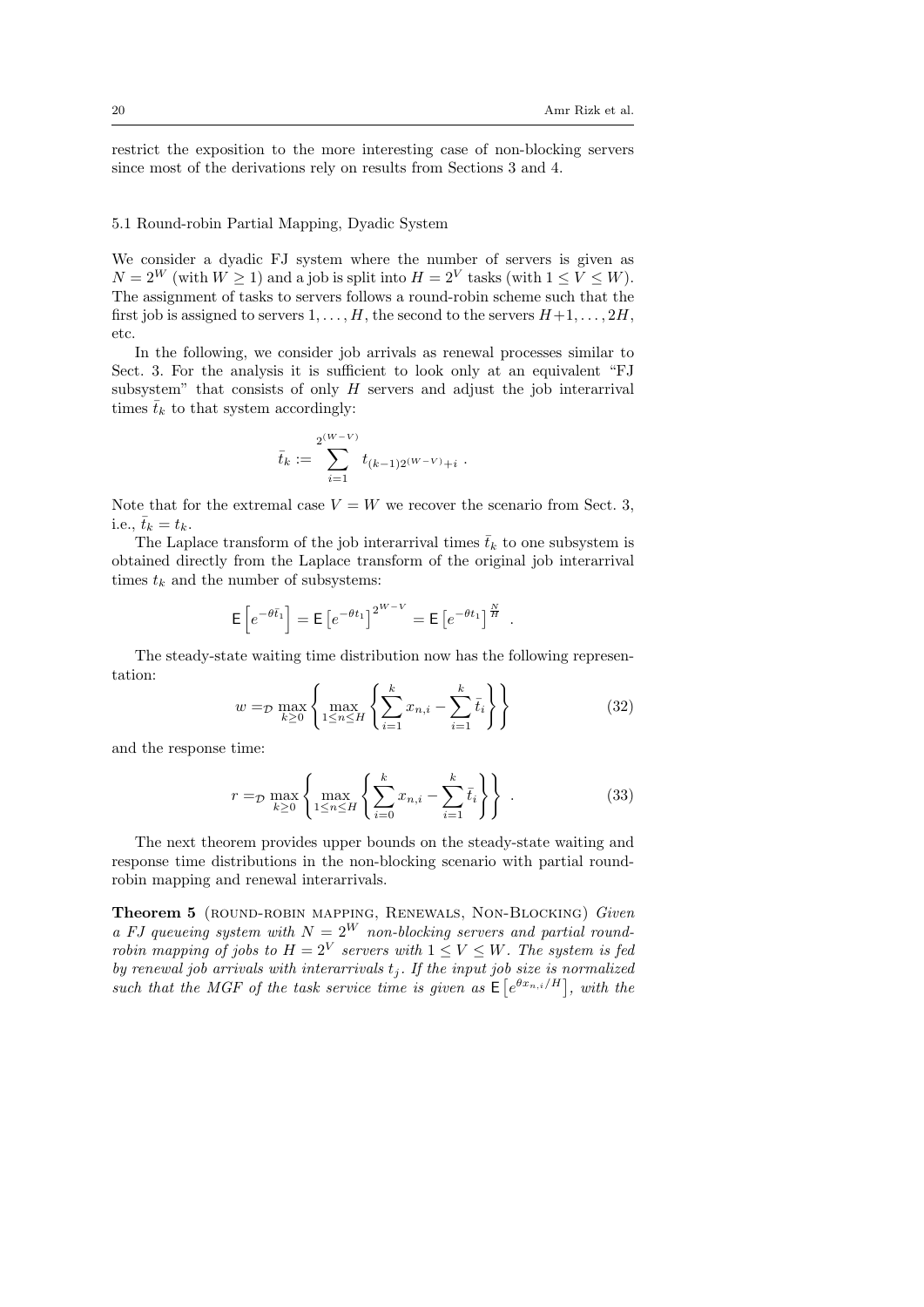service times  $x_{n,i}$  being iid, then the steady-state waiting and response times w and r are bounded by

$$
P[w \ge \sigma] \le He^{-\theta\sigma} ,
$$
  
 
$$
P[r \ge \sigma] \le HE\left[e^{\theta x_{1,1}}\right]e^{-\theta\sigma} ,
$$

where  $\theta$  is the solution of

$$
\mathsf{E}\left[e^{\theta x_{1,1}/H}\right]\mathsf{E}\left[e^{-\theta t_1}\right]^{\frac{N}{H}} = 1.
$$
\n(34)

Proof The proof goes along the same arguments of the proof of Theorem 1, however, with modified MGF and Laplace transform for the task service times  $x_{n,i}$  and the job interarrival times  $t_i$ , respectively.

The rationale behind the normalization of the input job size such that the MGF of the task service time is given as  $\mathsf{E}\left[e^{\theta x_{n,i}/H}\right]$  is to compare different fan-out factors H such that the mean task service time is  $E[x]/H$ .

#### Example: Exponentially distributed interarrival and service times

In the case of exponentially distributed interarrival times with parameter  $\lambda$ the job interarrival times at one subsystem have an Erlang  $E_{\frac{N}{H}}$  distribution. We assume the tasks are exponentially distributed with a mean  $1/H\mu$ . The condition (34) from Theorem 5 becomes

$$
\left(\frac{H\mu}{H\mu-\theta}\right)\left(\frac{\lambda}{\lambda+\theta}\right)^{\frac{N}{H}} = 1.
$$
\n(35)

In Figure 7 we show simulation box-plots as well as corresponding bounds on the waiting time percentile  $w^{\varepsilon}$  from Theorem 5 for an increasing number of fan-out servers  $H$ . Observe the diminishing gain in terms of waiting time reduction with increasing the server fan-out.

### 5.2 Random Partial Mapping

Here, we consider a system that randomly maps a job to  $H$  out of  $N$  available servers based on a uniform distribution over the set  $\{A \subseteq \{1, \ldots, N\} | |A| = H\}$ of server combinations with cardinality  $H$ . We bound the job waiting and response time in this system using the following abstraction which considers the probability of assigning a task to a specific server. Note that the probability for a task dedicated to a certain server is given by  $p_d = H/N$ . Now, if we focus on only one server of this FJ system, the task service times at that server can be represented by the compound distribution

$$
\bar{x}_{n,i} = \begin{cases} x_{n,i} & \text{with probability} \quad p_d \\ 0 & \text{with probability} \quad 1 - p_d \end{cases} \tag{36}
$$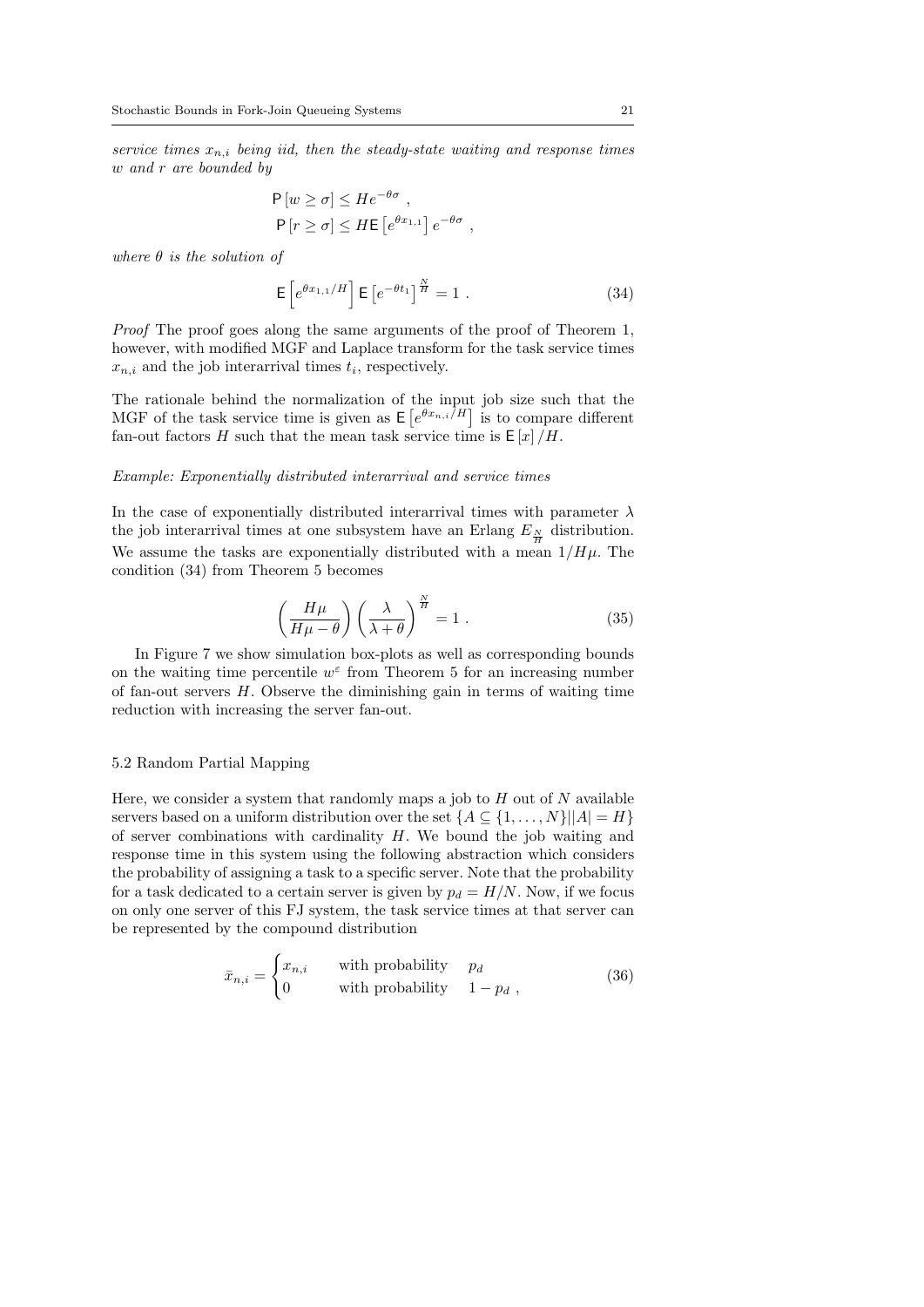

Fig. 7 Round-robin partial mapping: Bound on the waiting time percentile  $w^{\varepsilon}$  for renewal arrivals and increasing number of servers (fan-out) H. The system parameters are  $\mu = 1, \lambda =$  $0.75, \varepsilon = 10^{-3}$  and the overall number of servers is  $N = 2^8$ .

since a job that is not assigned to this server can be considered to have a service time equal to 0. Hence, one server of this FJ system with random partial mapping can be modelled as if it is part of a FJ system with full mapping as in Sect. 3, but with the modified service times  $\bar{x}_{n,i}$ . Note that the MGF of  $\bar{x}_{n,i}$  can be computed as:

$$
\mathsf{E}\left[e^{\theta \bar{x}_{n,i}}\right] = (1-p_d) + p_d \mathsf{E}\left[e^{\theta x_{n,i}}\right] .
$$

The representations for the waiting and response time, respectively, become

$$
w =_{\mathcal{D}} \max_{k \ge 0} \left\{ \max_{1 \le n \le H} \left\{ \sum_{i=1}^{k} \bar{x}_{n,i} - \sum_{i=1}^{k} t_i \right\} \right\},
$$
 (37)

and

$$
r =_{\mathcal{D}} \max_{k \ge 0} \left\{ \max_{1 \le n \le H} \left\{ x_{n,0} + \sum_{i=1}^{k} \bar{x}_{n,i} - \sum_{i=1}^{k} t_i \right\} \right\}.
$$
 (38)

Note the asymmetry for the response time in (38). For  $i > 1$  we consider the modified service times  $\bar{x}_{n,i}$  as the corresponding server is only selected with probability  $p_d$ . In turn, for  $i = 0$ , we need to consider the unmodified service time  $x_{0,i}$  as we only look at those servers which have been selected for mapping.

The following theorems provide upper bounds on the steady-state waiting and response time distributions in the non-blocking scenarios with partial random mapping for renewal and Markov-modulated interarrivals, respectively.

Theorem 6 (Random Mapping, Renewals, Non-Blocking) Given a FJ queueing system with N servers and random partial mapping of jobs to  $H \leq N$ servers based on a uniform distribution over the set  $\{A \subseteq \{1, \ldots, N\} | |A| = H\}$ of server combinations with cardinality H. The system is fed with renewal job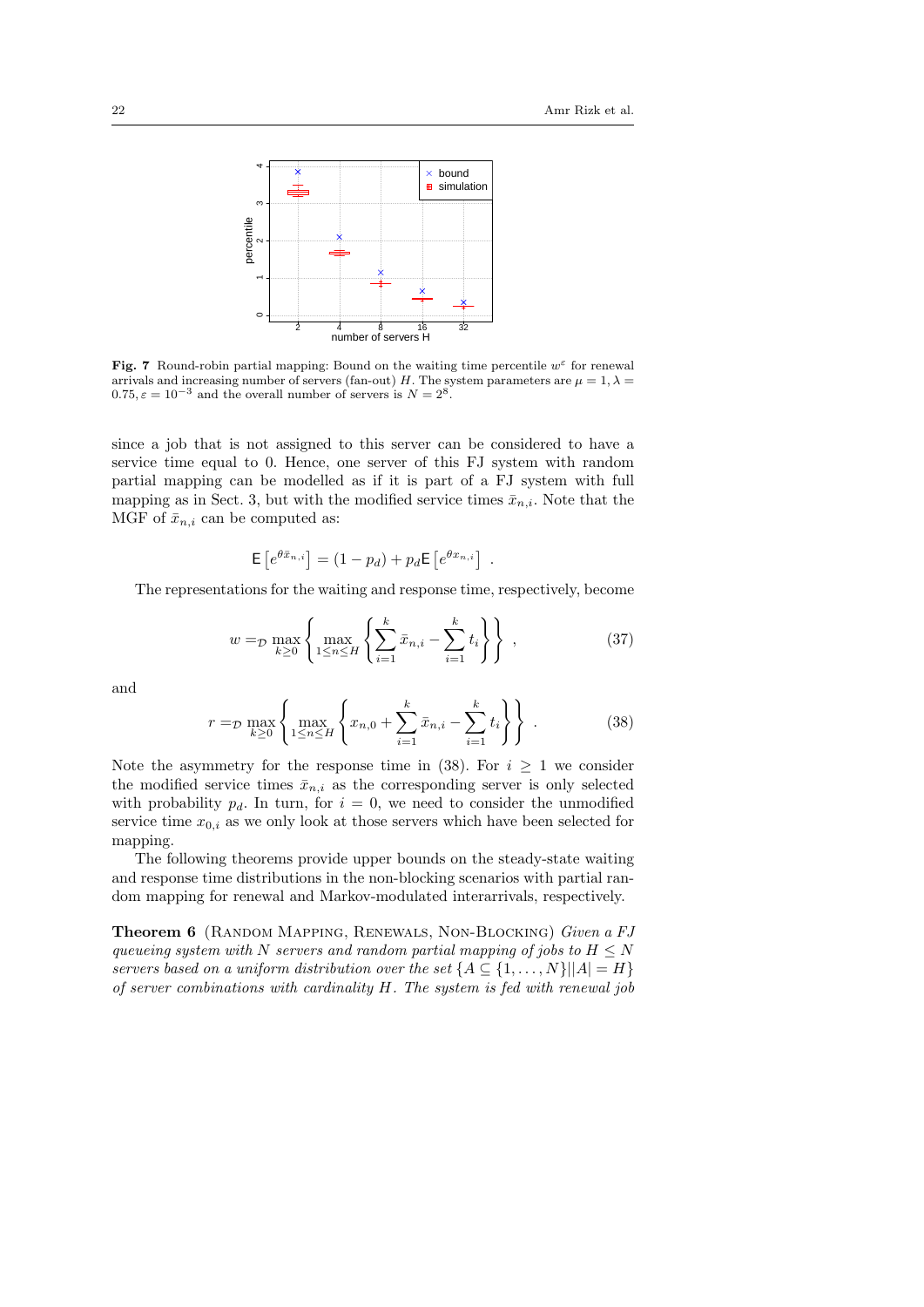

Fig. 8 Bounds on the waiting time distributions vs. simulation box-plots for renewal input with random server mapping. The parameters are  $N = 16, \mu = 1.$  (a) Here, we fix the fanout ratio to  $H = 12$  and change the job arrival rate  $\lambda \in \{0.5, 0.75, 0.9\}$  while in (b) we fix the arrival rate to  $\lambda = 0.75$  and vary the fan-out ratio  $H/N \in \{0.25, 0.5, 0.75\}$ . Simulations include 100 runs, each accounting for  $10^6$  slots.

arrivals. If the task service times  $x_{n,j}$  are iid, then the steady-state waiting and response times w and r are bounded by

$$
P[w \ge \sigma] \le He^{-\theta\sigma},
$$
  
 
$$
P[r \ge \sigma] \le HE\left[e^{\theta x_{1,1}}\right]e^{-\theta\sigma},
$$

where  $\theta$  is the solution of

$$
((1 - p_d) + p_d \mathsf{E}\left[e^{\theta x_{n,i}}\right]) \mathsf{E}\left[e^{-\theta t_1}\right] = 1.
$$
 (39)

Proof The proof goes along similar steps as for Theorem 5, however, using the process

$$
z_n(k) = e^{\theta \sum_{i=1}^k (\bar{x}_{n,i} - t_i)}
$$

which is a martingale for each  $n \leq N$  under the criterion (39) on  $\theta$ .

Figure 8 shows a numerical illustration of the tightness of the bounds on the waiting time distribution from Theorem 6. The illustrated results are for the example of exponentially distributed interarrival and service times with parameters  $\lambda$  and  $\mu$ , respectively.

By combining the above consideration of the compound service time distribution with the results from Section 4, one can extend the analysis of random partial mapping to the case of non-renewal input.

Theorem 7 (Random Mapping, Non-Renewals, Non-Blocking) Given a FJ queueing system with N parallel non-blocking servers, Markov modulated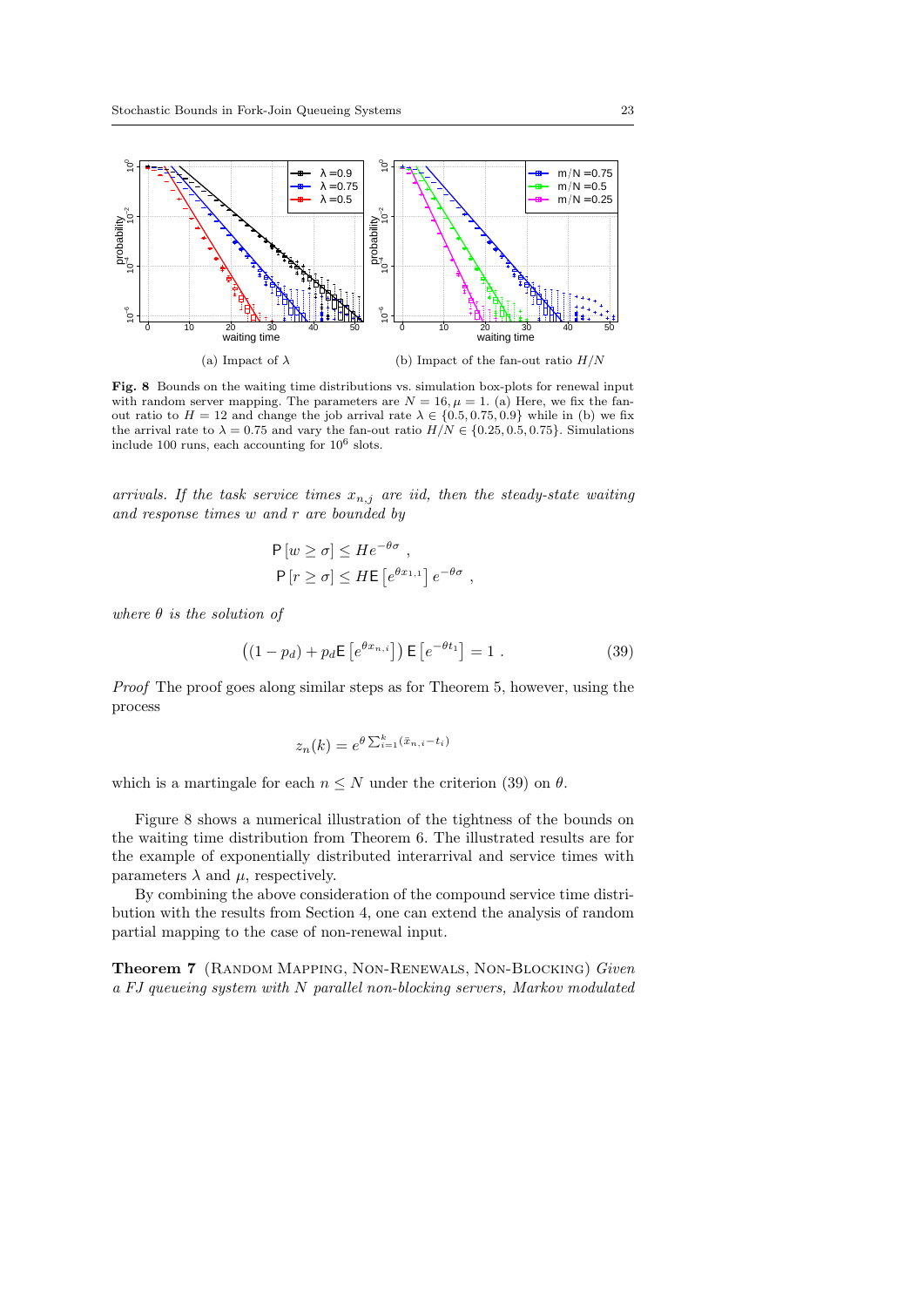job interarrivals  $t_j$  as in Section 4, and task service times  $\bar{x}_{n,i}$  that are described by Eq. (36). Jobs are randomly mapped to servers according to a uniform distribution over the set of server combinations with cardinality H. The steady-state waiting and response time distributions are bounded by

$$
\mathsf{P}\left[w \geq \sigma\right] \leq He^{-\theta\sigma} ,
$$
  

$$
\mathsf{P}\left[r \geq \sigma\right] \leq H\mathsf{E}\left[e^{\theta x_{1,1}}\right]e^{-\theta\sigma} ,
$$

where  $\theta$  is the solution of

$$
((1-p_d)+p_d\mathsf{E}\left[e^{\theta x_{1,1}}\right])\Lambda(\theta)=1.
$$

(Recall that  $\Lambda(\theta)$  was defined as a spectral radius of  $T_{\theta}$  in Section 4).

Proof The proof follows analogously to the proof of Theorem 3 with the difference that  $x_{n,i}$  is replaced by  $\bar{x}_{n,i}$  and N by H, respectively.

Remark: Random number of servers H: One variation of the system that is considered in Sect. 5.2 is a random mapping of arriving jobs to a random number of servers  $1 \leq H \leq N$  based on a uniform distribution over the power set  $\{2^A \setminus \emptyset\}$  with  $A = \{1, ..., N\}$ . In this case the steady state waiting and response times are bounded by

$$
P[w \ge \sigma] \le Ne^{-\theta\sigma},
$$
  
 
$$
P[r \ge \sigma] \le NE\left[e^{\theta x_{1,1}}\right]e^{-\theta\sigma},
$$

where  $\theta$  is the solution of (39) with  $p_d = 2^{N-1}/(2^N - 1)$ .

### 6 Application to Window-based Protocols over Multipath Routing

In this section we slightly adapt and use the non-blocking FJ queueing system from Section 3.1 to analyze the performance of a generic window-based transmission protocol over multipath routing. While this problem has attracted much interest lately with the emergence of multipath TCP [35], it is subject to a major difficulty due to the likely overtaking of packets on different paths. Consequently, packets have to additionally wait for a resequencing delay, which directly corresponds to the synchronization constraint in FJ systems. We note that the employed FJ non-blocking model is subject to a convenient simplification, i.e., each path is modelled by a single server/queue only.

As depicted in Figure 9, we consider an arrival flow containing  $l$  batches of N packets, with  $l \in \mathbb{N}$ , at the fork node A. In practice, a packet as denoted here may represent an entire train of consecutive datagrams. The incoming packets are sent over multiple paths to the destination node  $B$ , where they need to be eventually reordered. We assume that the batch size corresponds to the transmission window size of the protocol, such that one packet traverses a single path only. For example, the first path transmits the packets  $\{1, N + \}$  $1, 2N+1, \ldots$ , i.e., packets are distributed in a round-robin fashion over the N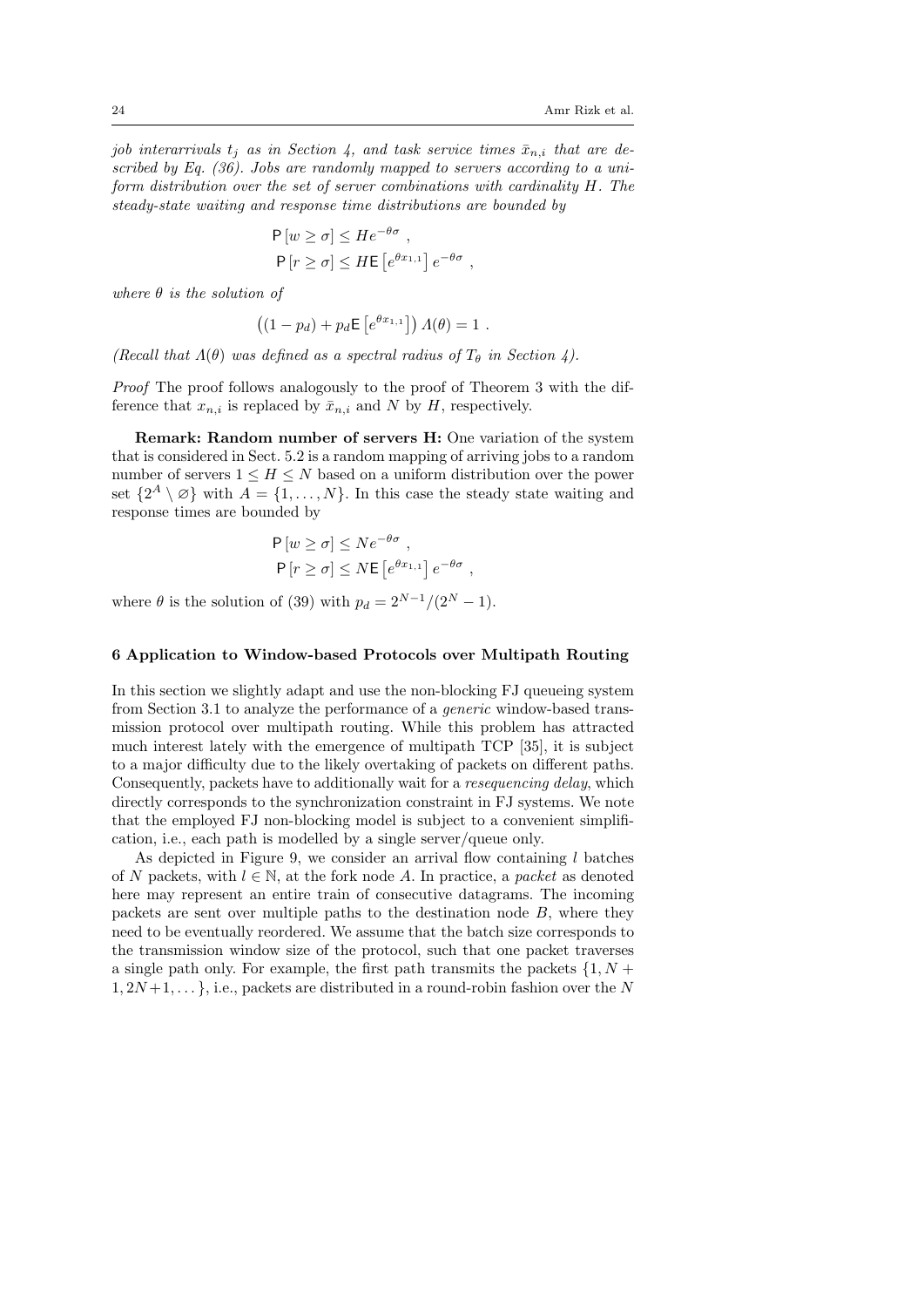paths. We also assume that packets on each path are delivered in a (locally-) FIFO order, i.e., there is no overtaking on the same path.

In analogy to Section 3.1, we consider a batch waiting until its last packet starts being transmitted. When the transmission of the last packet of batch j begins, the previous batch has already been received, i.e., all packets of the batch  $j - 1$  are in order at node B.

We are interested in the response times of the batches, which are upper bounded by the largest response time of the packets therein. The arrival time of a batch is defined as the latest arrival time of the packets therein, i.e., when the batch is entirely received. Formally, the response time of batch  $j \in$  $\{lN+1 \mid l \in \mathbb{N}\}\)$  can be given by slightly modifying (2), i.e.,

$$
r_j = \max_{0 \le k \le j-1} \left\{ \max_n \left\{ \sum_{i=0}^k x_{n,j-i} - \sum_{i=1}^k t_{n,j-i} \right\} \right\}.
$$

The corresponding steady-state response time has the modified representation

$$
r =_{\mathcal{D}} \max_{k \ge 0} \left\{ \max_{n} \left\{ \sum_{i=0}^{k} x_{n,i} - \sum_{i=1}^{k} t_{n,i} \right\} \right\}.
$$

The modifications account for the fact that the packets of each batch are asynchronously transmitted on the corresponding paths (instead, in the basic FJ systems, the tasks of each job are simultaneously mapped). In terms of notations, the  $t_{n,i}$ 's now denote the interarrival times of the packets transmitted over the same path n, whereas  $x_{n,i}$ 's are iid and denote the transmission time of packet i over path  $n$ ; as an example, when the arrival flow at node  $A$  is Poisson,  $t_{n,i}$  has an Erlang  $E_N$  distribution for all n and i.

We next analyze the performance of the considered multipath routing for both renewal and non-renewal input.

# Renewal Arrivals

Consider first the scenario with renewal interarrival times. Similarly to Section 3.1 we bound the distribution of the steady-state response time  $r$  using a submartingale in the time domain  $j \in \{lN+1|l \in \mathbb{N}\}\.$  Following the same steps as in Theorem 1, the process

$$
z_n(k) = e^{\theta \left(\sum_{i=0}^k x_{n,i} - \sum_{i=1}^k t_{n,i}\right)}
$$

is a martingale under the condition

$$
\mathsf{E}\left[e^{\theta x_{1,1}}\right] \mathsf{E}\left[e^{-\theta t_{1,1}}\right] = 1 \ ,
$$

where we used the filtration

$$
\mathcal{F}_k := \sigma\{x_{n,m}, t_{n,m} | m \leq k, n \in [1, N]\}.
$$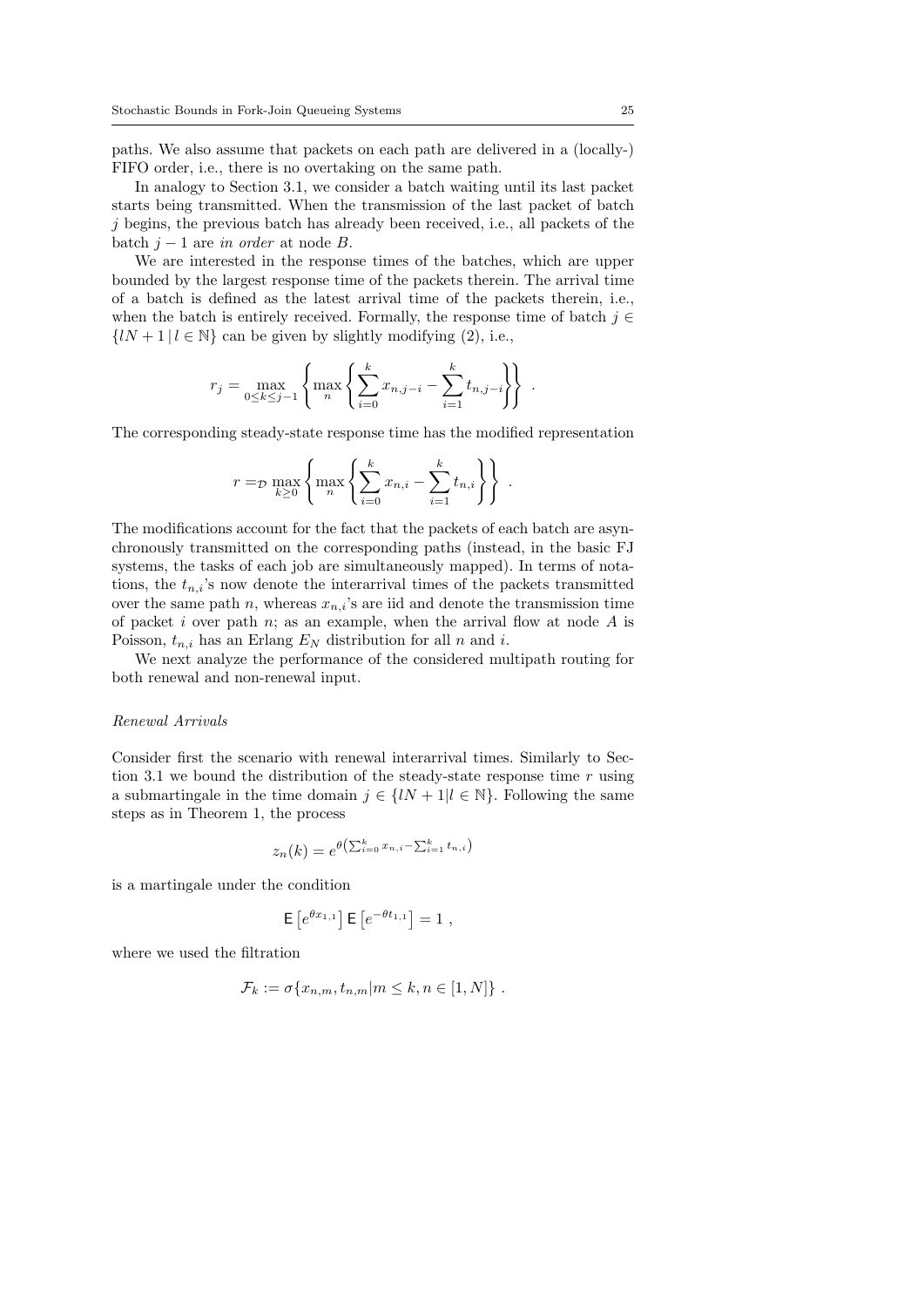

Fig. 9 A schematic description of the window-based transmission over multipath routing; each path is modelled as a single server/queue.

Note that  $E[e^{-\theta t_{1,1}}]$  denotes the Laplace transform of the interarrival times of packets transmitted over each path. The proof that  $\max_{n} z_n(k)$  is a submartingale follows a similar argument as in (10). Hence, we can bound the distribution of the steady-state response time as

$$
\mathsf{P}\left[r\geq\sigma\right]\leq N\mathsf{E}\left[e^{\theta x_{1,1}}\right]e^{-\theta\sigma}\,,\tag{40}
$$

,

with the condition on  $\theta$  from above.

# Non-Renewal Arrivals

Next, consider a scenario with non-renewal interarrival times  $t_i$  of the packets arriving at the fork node A in Figure 9, as described in Section 4. On every path  $n \in [1, N]$  the interarrivals are given by a sub-chain  $(c_{n,k})_k$  that is driven by the N-step transition matrix  $T^N = (\alpha_{i,j})_{i,j}$  for T given in (23). Similarly as in the proof of Theorem 3, we will use an exponential transform  $(T^N)_{\theta}$  of the transition matrix that describes each path  $n$ , i.e.,

$$
(T^N)_{\theta} := \begin{pmatrix} \alpha_{1,1}\beta_1 & \alpha_{1,2}\beta_2 \\ \alpha_{2,1}\beta_1 & \alpha_{2,2}\beta_2 \end{pmatrix}
$$

with  $\alpha_{i,j}$  defined above and  $\beta_1, \beta_2$  being the elements of a vector  $\beta$  of conditional Laplace transforms of N consecutive interarrival times  $t_i$ . The vector  $\beta$ is given by

$$
\beta := \begin{pmatrix} \beta_1 \\ \beta_2 \end{pmatrix} = \begin{pmatrix} \mathsf{E} \left[ e^{-\theta \sum_{i=1}^N t_i} \middle| c_1 = 1 \right] \\ \mathsf{E} \left[ e^{-\theta \sum_{i=1}^N t_i} \middle| c_1 = 2 \right] \end{pmatrix} ,
$$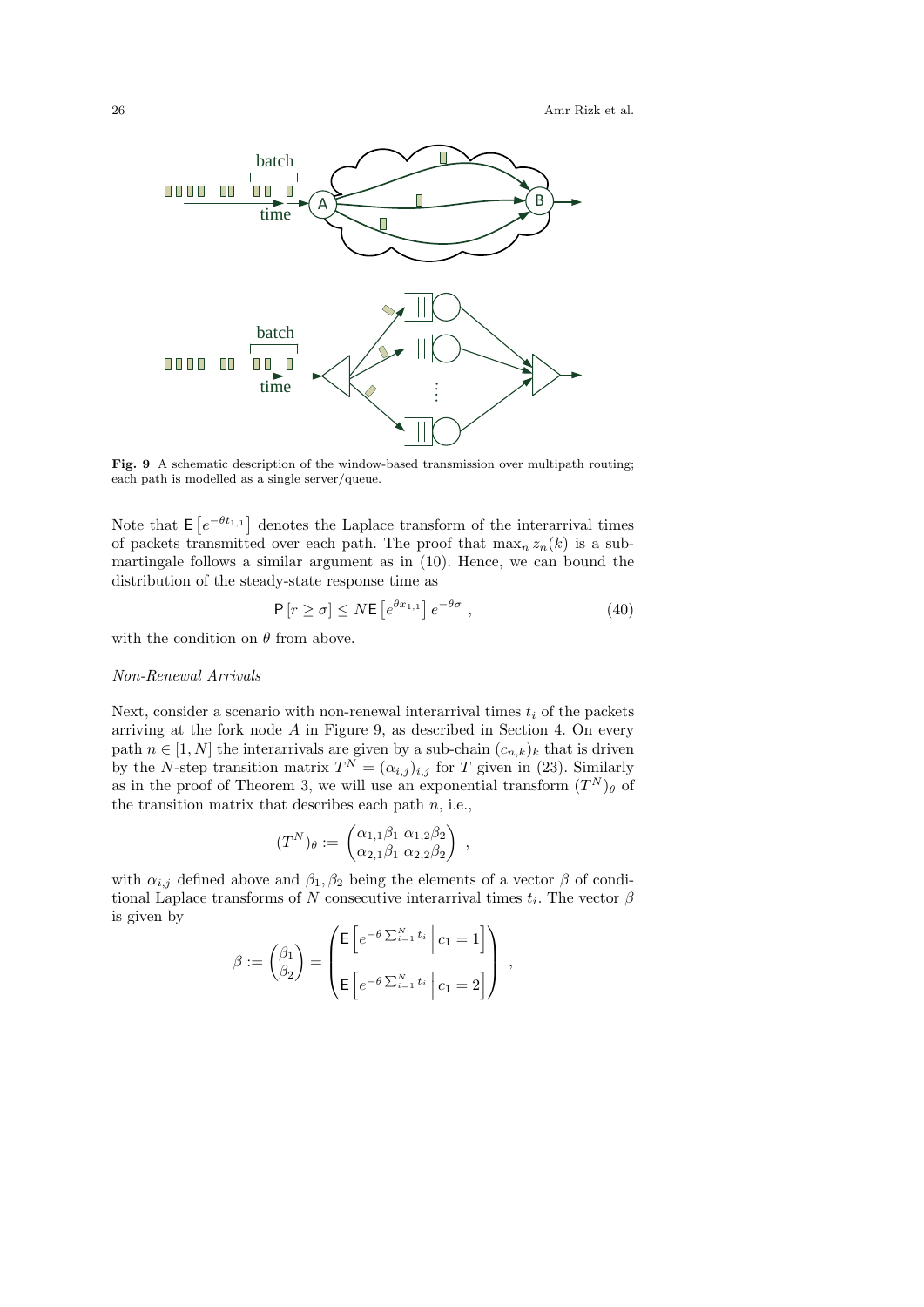and can be computed given the transition matrix  $T$  from  $(23)$  via an exponential row transform [10] (Example 7.2.7) denoted by

$$
\tilde{T}_{\theta} := \begin{pmatrix} (1-p)\mathsf{E}\left[e^{-\theta L_1}\right] & p\mathsf{E}\left[e^{-\theta L_1}\right] \\ q\mathsf{E}\left[e^{-\theta L_2}\right] & (1-q)\mathsf{E}\left[e^{-\theta L_2}\right] \end{pmatrix} \,,
$$

yielding  $\beta = (\tilde{T}_{\theta})^N \begin{pmatrix} 1 \\ 1 \end{pmatrix}$ 1 .

Denote  $\Lambda(\theta)$  and  $h = (h(1), h(2))$  as the maximal positive eigenvalue of the matrix  $(T^N)_{\theta}$  and the corresponding right eigenvector, respectively. Mimicking the proof of Theorem 3, one can show for every path  $n$  that the process

$$
z_n(k) = h(c_{n,k})e^{\theta(\sum_{i=0}^k x_{n,i} - \sum_{i=1}^k t_{n,i})}
$$

is a martingale under the condition on (positive)  $\theta$ 

$$
\mathsf{E}\left[e^{\theta x_{1,1}}\right]A(\theta) = 1\tag{41}
$$

Given the martingale representation of the processes  $z_n(k)$  for every path n, the process

$$
z(k) = \max_{n} z_n(k)
$$

is a submartingale following the line of argument in (10). We can now use (30) and the remark at the end of Section 4.1 to bound the distribution of the steady-state response time  $r$  as

$$
P[r \ge \sigma] \le \frac{\mathsf{E}\left[h(c_{1,1})\right]}{h(2)} N \mathsf{E}\left[e^{\theta x_{1,1}}\right] e^{-\theta \sigma} ,\qquad (42)
$$

where we also used that h is monotonically decreasing and  $\theta$  as defined in (41).

As a direct application of the obtained stochastic bounds (i.e., (40) and  $(42)$ , consider the problem of optimizing the number of parallel paths N subject to the batch delay (accounting for both queueing and resequencing delays). More concretely, we are interested in the number of paths  $N$  minimizing the overall average batch delay. Note that the path utilization changes with  $N$  as

$$
\rho = \frac{\lambda}{N\mu} \ ,
$$

since each path only receives  $\frac{1}{N}$  of the input. In other words, the packets on each path are delivered much faster with increasing  $N$ , but they are subject to the additional resequencing delay (which increases as  $log N$  as shown in Section 3.1).

To visualize the impact of increasing  $N$  on the average batch response times we use the ratio  $\overline{r}$ 

$$
\tilde{R}_N := \frac{E\left[r_N\right]}{E\left[r_1\right]} \;,
$$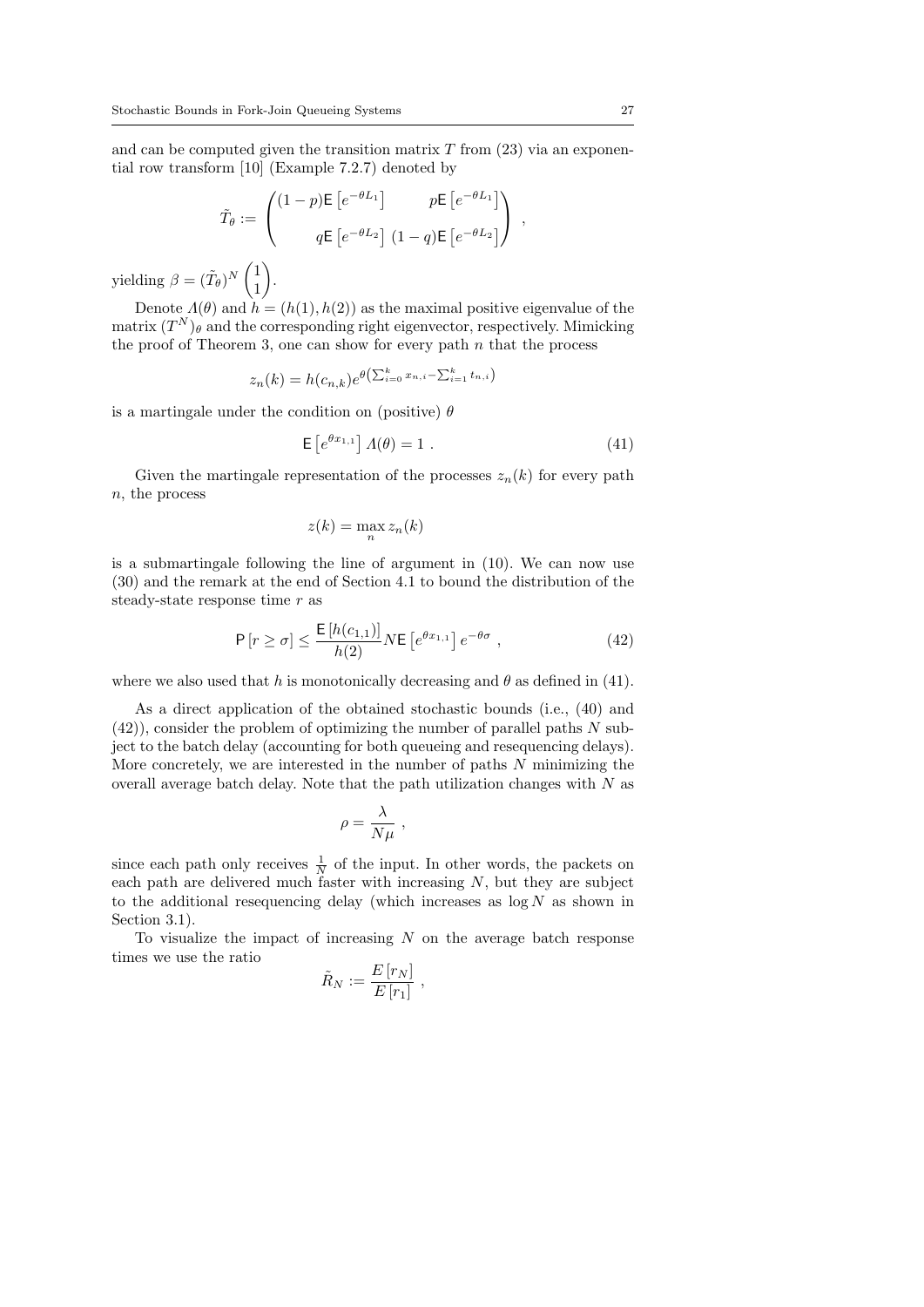

**Fig. 10** Multipath routing reduces the average batch response time when  $\tilde{R}_N < 1$ ; smaller  $\tilde{R}_N$  corresponds to larger reductions. Baseline parameter  $\mu = 1$  and non-renewal parameters:  $p = 0.1, q = 0.4, \lambda_1 = \{0.39, 0.7, 0.88\}, \lambda_2 = 0.95$ , yielding the utilizations  $\rho = \{0.5, 0.75, 0.9\}$  (from top to bottom).

where, with abuse of notation,  $E[r_N]$  denotes a bound on the average batch response time for some N, and  $E[r_1]$  denotes the corresponding baseline bound for  $N = 1$ ; both bounds are obtained by integrating either (40) or (42) for the renewal and the non-renewal case, respectively.

In the renewal case, with exponentially distributed interarrival times with parameter  $\lambda$ , and homogenous paths/servers where the service times are exponentially distributed with parameter  $\mu$ , we obtain

$$
\tilde{R}_N = \left(\frac{\log(N\mu/(\mu-\theta)) + 1}{\log(1/\rho) + 1}\right) \left(\frac{\mu-\lambda}{\theta}\right) ,\qquad(43)
$$

where  $\theta$  is the solution of

$$
\frac{\mu}{\mu - \theta} \left( \frac{\lambda}{\lambda + \theta} \right)^N = 1 .
$$

In the non-renewal case we obtain the same expression for  $\tilde{R}_N$  as in (43) except for the additional prefactor  $\frac{E[h(c_1(1))]}{h(2)}$  prior to N; moreover,  $\theta$  is the implicit solution from (41).

Figure 10 illustrates  $\tilde{R}_N$  as a function of N for several utilization levels  $\rho$ for both renewal (a) and non-renewal (b) input; recall that the utilization on each path is  $\frac{\rho}{N}$ . In both cases, the fundamental observation is that at small utilizations (i.e., roughly when  $\rho \leq 0.5$ ), multipath routing increases the response times. In turn, at higher utilizations, response times benefit from multipath routing but only for 2 paths. While this result may appear as counterintuitive,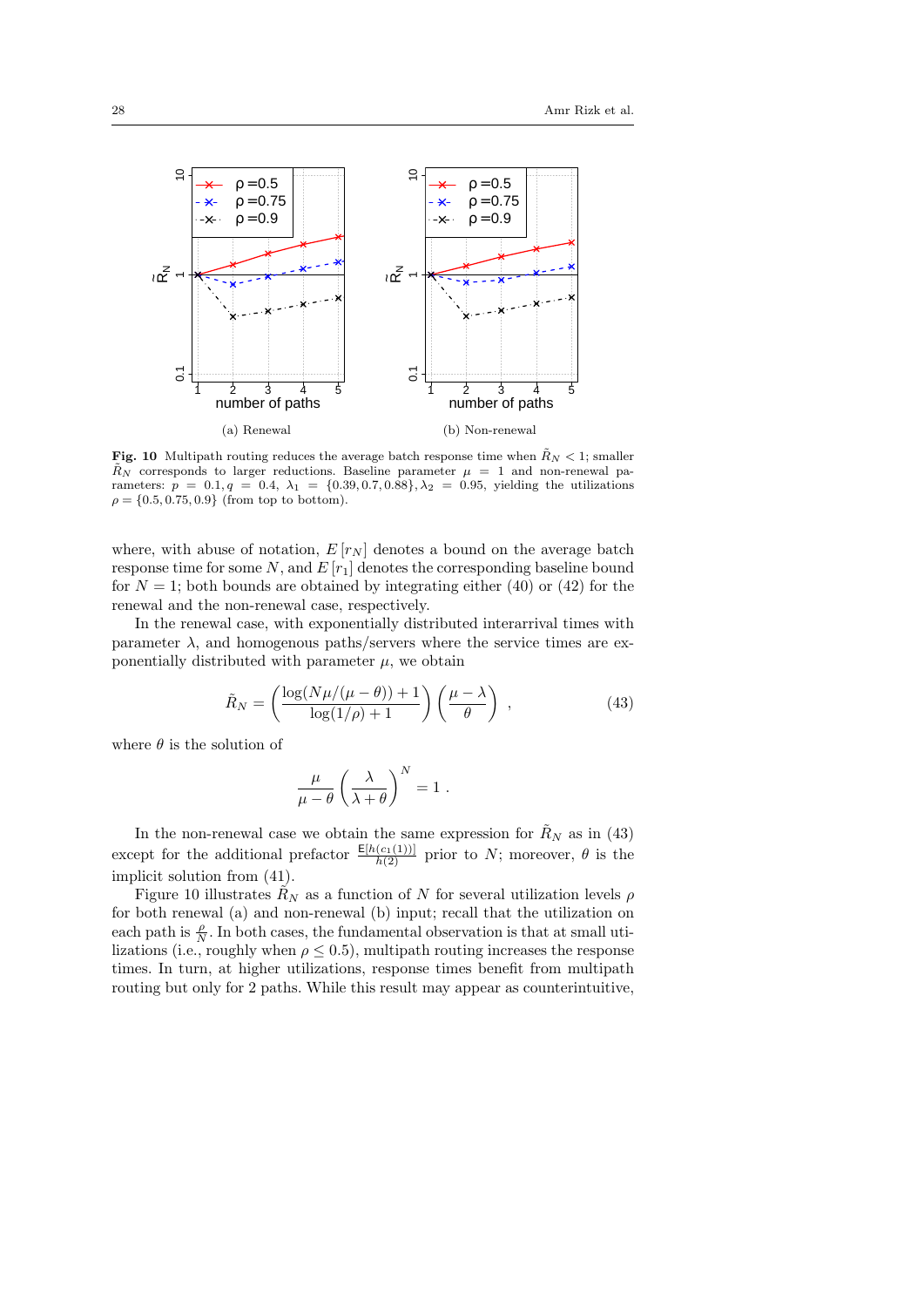the technical explanation  $(in (a))$  is that the waiting time in the underlying  $E_N/M/1$  queue quickly converges to  $\frac{1}{\mu}$ , whereas the resequencing delay grows as  $\log N$ ; in other words, the gain in the queueing delay due to multipath routing is quickly dominated by the resequencing delay price.

#### 7 Conclusions

In this paper we have provided the first computable and non-asymptotic bounds on the waiting and response time distributions in Fork-Join queueing systems under full and partial server mapping. We have analyzed four practical scenarios comprising of either workconserving or non-workconserving servers, which are fed by either renewal or non-renewal arrivals. In the case of workconserving servers, we have shown that delays scale as  $\mathcal{O}(\log N)$  in the number of parallel servers  $N$ , extending a related scaling result from renewal to non-renewal input. In turn, in the case of non-workconserving servers, we have shown that the same fundamental factor of  $\log N$  determines the system's stability region. Given their inherent tightness, our results can be directly applied to the dimensioning of Fork-Join systems such as MapReduce clusters and multipath routing. A highlight of our study is that multipath routing is reasonable from a queueing perspective for two routing paths only.

#### References

- 1. Amazon Elastic Compute Cloud EC2. http://aws.amazon.com/ec2
- 2. Abate, J., Choudhury, G.L., Whitt, W.: Exponential approximations for tail probabilities in queues, I: Waiting times. Oper. Res 43, 885–901 (1995)
- 3. Babu, S.: Towards automatic optimization of MapReduce programs. In: Proc. of ACM SoCC, pp. 137–142 (2010)
- 4. Baccelli, F., Gelenbe, E., Plateau, B.: An end-to-end approach to the resequencing problem. J. ACM 31(3), 474–485 (1984)
- 5. Baccelli, F., Makowski, A.M., Shwartz, A.: The Fork-Join queue and related systems with synchronization constraints: Stochastic ordering and computable bounds. Adv. in Appl. Probab. 21(3), 629–660 (1989)
- 6. Balsamo, S., Donatiello, L., Van Dijk, N.M.: Bound performance models of heterogeneous parallel processing systems. IEEE Trans. Parallel Distrib. Syst. 9(10), 1041–1056 (1998)
- 7. Billingsley, P.: Probability and Measure, 3rd edn. Wiley (1995)
- 8. Boxma, O., Koole, G., Liu, Z.: Queueing-theoretic solution methods for models of parallel and distributed systems. In: Proc. of Performance Evaluation of Parallel and Distributed Systems. CWI Tract 105, pp. 1–24 (1994)
- 9. Buffet, E., Duffield, N.G.: Exponential upper bounds via martingales for multiplexers with Markovian arrivals. J. Appl. Probab. 31(4), 1049–1060 (1994)
- 10. Chang, C.: Performance Guarantees in Communication Networks. Springer (2000)
- 11. Chen, Y., Alspaugh, S., Katz, R.: Interactive analytical processing in big data systems: A cross-industry study of mapreduce workloads. Proc. VLDB Endow. 5(12), 1802–1813 (2012)
- 12. Ciucu, F., Poloczek, F., Schmitt, J.: Sharp per-flow delay bounds for bursty arrivals: The case of FIFO, SP, and EDF scheduling. In: Proc. of IEEE INFOCOM, pp. 1896–1904 (2014)
- 13. Dean, J., Ghemawat, S.: MapReduce: Simplified data processing on large clusters. Commun. ACM 51(1), 107–113 (2008)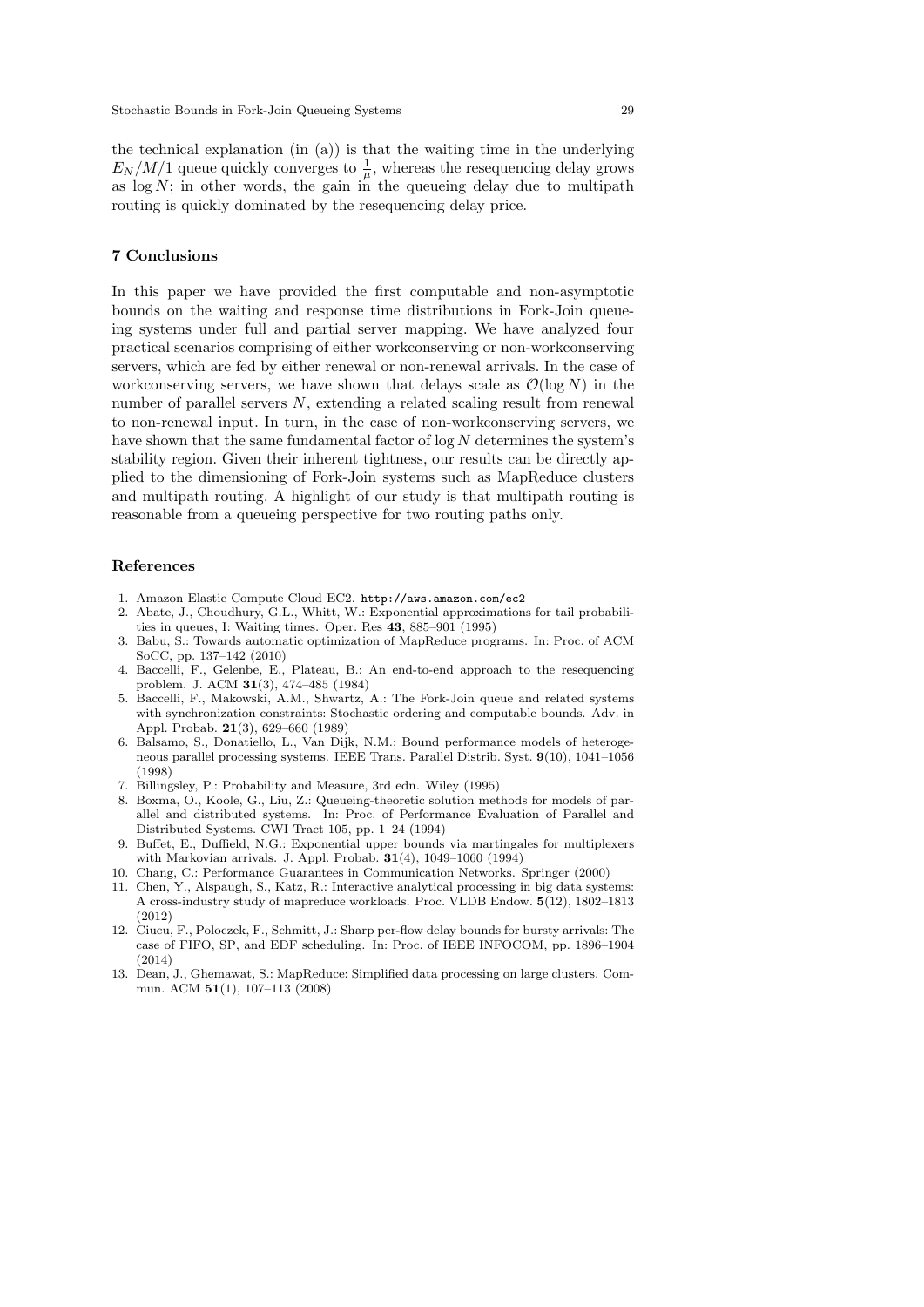- 14. Duffield, N.: Exponential bounds for queues with Markovian arrivals. Queueing Syst. 17(3–4), 413–430 (1994)
- 15. Flatto, L., Hahn, S.: Two parallel queues created by arrivals with two demands I. SIAM J. Appl. Math. 44(5), 1041–1053 (1984)
- 16. Ganesh, A., O'Connell, N., Wischik, D.: Big queues. No. 1838 in Lecture notes in mathematics. Springer (2004)
- 17. Gibbens, R.J.: Traffic characterisation and effective bandwidths for broadband network traces. J. R. Stat. Soc. Ser. B. Stat. Methodol. (1996)
- 18. Han, Y., Makowski, A.: Resequencing delays under multipath routing Asymptotics in a simple queueing model. In: Proc. of IEEE INFOCOM, pp. 1–12 (2006)
- 19. Harrus, G., Plateau, B.: Queueing analysis of a reordering issue. IEEE Trans. Softw. Eng. 8(2), 113–123 (1982)
- 20. Jiang, Y., Liu, Y.: Stochastic Network Calculus. Springer (2008)
- 21. Joshi, G., Liu, Y., Soljanin, E.: Coding for fast content download. In: Proc. of the Allerton Conference on Communication, Control, and Computing, pp. 326–333 (2012)
- 22. Joshi, G., Liu, Y., Soljanin, E.: On the delay-storage trade-off in content download from coded distributed storage systems. IEEE Journal on Selected Areas in Communications 32(5), 989–997 (2014)
- 23. Kandula, S., Sengupta, S., Greenberg, A., Patel, P., Chaiken, R.: The nature of data center traffic: Measurements & analysis. In: Proc. of ACM IMC, pp. 202–208 (2009)
- 24. Kavulya, S., Tan, J., Gandhi, R., Narasimhan, P.: An analysis of traces from a production MapReduce cluster. In: Proc. of IEEE/ACM CCGRID, pp. 94–103 (2010)
- 25. Kemper, B., Mandjes, M.: Mean sojourn times in two-queue Fork-Join systems: Bounds and approximations. OR Spectr. 34(3), 723–742 (2012)
- 26. Kesidis, G., Urgaonkar, B., Shan, Y., Kamarava, S., Liebeherr, J.: Network calculus for parallel processing. In: Proc. of the ACM MAMA workshop (2015)
- 27. Kingman, J.F.C.: Inequalities in the theory of queues. J. R. Stat. Soc. Ser. B. Stat. Methodol. 32(1), 102–110 (1970)
- 28. Ko, S.S., Serfozo, R.F.: Sojourn times in G/M/1 Fork-Join networks. Naval Res. Logist. 55(5), 432–443 (2008)
- Lebrecht, A.S., Knottenbelt, W.J.: Response time approximations in Fork-Join queues. In: Proc. of UKPEW (2007)
- 30. Lu, H., Pang, G.: Gaussian limits for a Fork-Join network with nonexchangeable synchronization in heavy traffic. Mathematics of Operations Research  $41(2)$ , 560–595 (2016)
- 31. Nelson, R., Tantawi, A.: Approximate analysis of Fork/Join synchronization in parallel queues. IEEE Trans. Computers 37(6), 739–743 (1988)
- 32. Pike, R., Dorward, S., Griesemer, R., Quinlan, S.: Interpreting the data: Parallel analysis with Sawzall. Sci. Program. 13(4), 277–298 (2005)
- 33. Polato, I., R, R., Goldman, A., Kon, F.: A comprehensive view of Hadoop research a systematic literature review. J. Netw. Comput. Appl.  $46(0)$ ,  $1 - 25$  (2014)
- 34. Poloczek, F., Ciucu, F.: Scheduling analysis with martingales. Perform. Evaluation 79, 56–72 (2014). DOI http://dx.doi.org/10.1016/j.peva.2014.07.004. URL http://www.sciencedirect.com/science/article/pii/S0166531614000674
- 35. Raiciu, C., Barre, S., Pluntke, C., Greenhalgh, A., Wischik, D., Handley, M.: Improving datacenter performance and robustness with multipath TCP. SIGCOMM Comput. Commun. Rev. 41(4), 266–277 (2011)
- 36. R´enyi., A.: On the theory of order statistics. Acta Mathematica Academiae Scientiarum Hungarica 4(3–4), 191–231 (1953)
- 37. Tan, J., Meng, X., Zhang, L.: Delay tails in MapReduce scheduling. SIGMETRICS Perform. Eval. Rev. 40(1), 5–16 (2012)
- Tan, J., Wang, Y., Yu, W., Zhang, L.: Non-work-conserving effects in MapReduce: Diffusion limit and criticality. SIGMETRICS Perform. Eval. Rev. 42(1), 181–192 (2014)
- 39. Varki, E.: Mean value technique for closed Fork-Join networks. SIGMETRICS Perform. Eval. Rev. 27(1), 103–112 (1999)
- 40. Varma, S., Makowski, A.M.: Interpolation approximations for symmetric Fork-Join queues. Perform. Eval. 20(1–3), 245–265 (1994)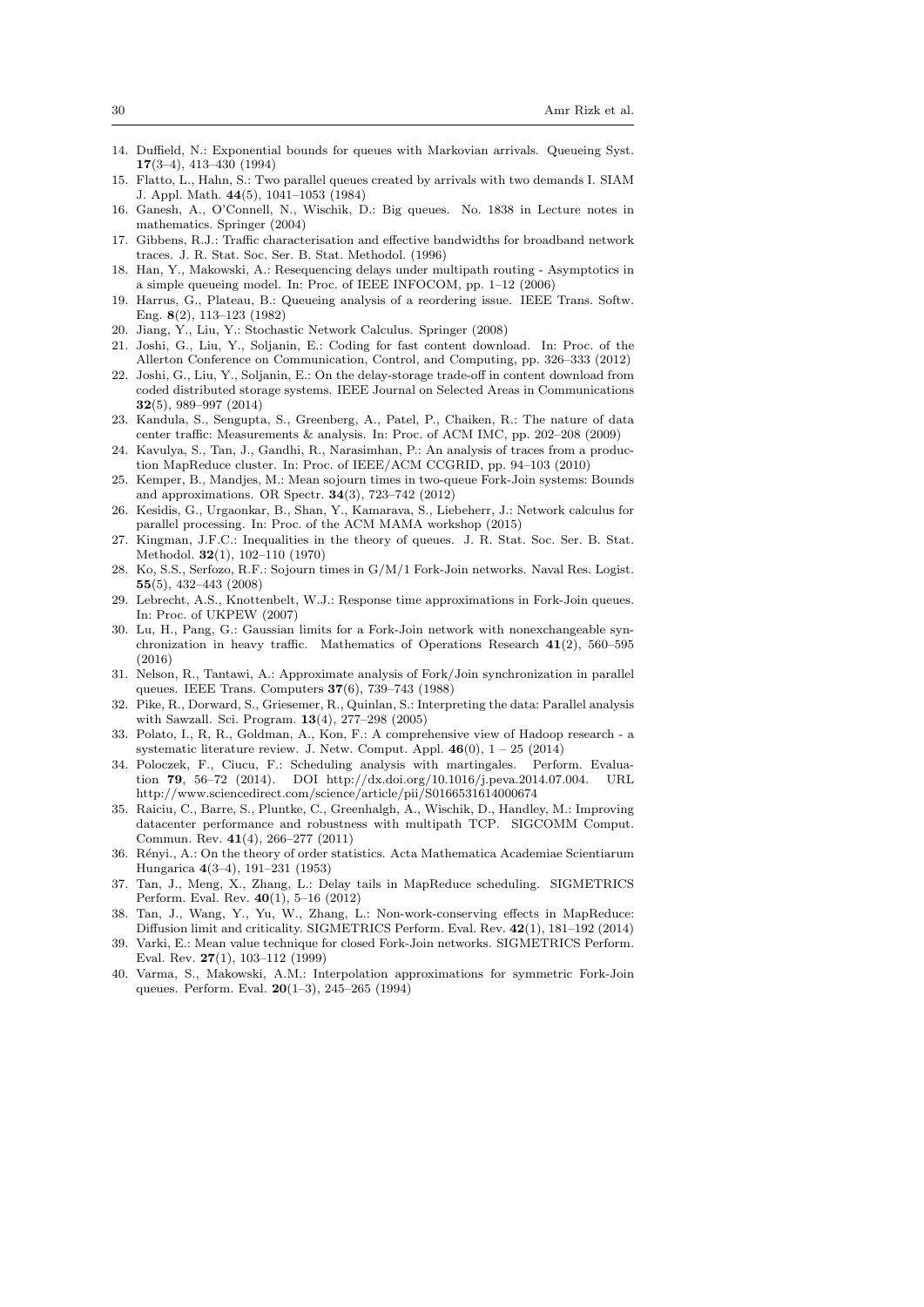- 41. Vianna, E., Comarela, G., Pontes, T., Almeida, J., Almeida, V., Wilkinson, K., Kuno, H., Dayal, U.: Analytical performance models for MapReduce workloads. Int. J. Parallel Prog. 41(4), 495–525 (2013)
- 42. White, T.: Hadoop: The Definitive Guide, 1st edn. O'Reilly Media, Inc. (2009)
- 43. Xia, Y., Tse, D.: On the large deviation of resequencing queue size: 2-M/M/1 case. IEEE Trans. Inf. Theory 54(9), 4107–4118 (2008)
- 44. Zaharia, M., Konwinski, A., Joseph, A.D., Katz, R., Stoica, I.: Improving MapReduce performance in heterogeneous environments. In: Proc. of USENIX OSDI, pp. 29–42 (2008)

#### Appendix

We assume throughout the paper that all probabilistic objects are defined on a common filtered probability space  $(\Omega, \mathcal{A}, (\mathcal{F}_n)_{n}, P)$ . All processes  $(X_n)_{n}$  are assumed to be *adapted*, i.e., for each  $n \geq 0$ , the random variable  $X_n$  is  $\mathcal{F}_n$ -measurable.

**Definition 1** (MARTINGALE) An integrable process  $(X_n)_n$  is a martingale if and only if for each  $n \geq 1$ 

$$
\mathsf{E}\left[X_n \mid \mathcal{F}_{n-1}\right] = X_{n-1} \tag{44}
$$

Further, X is said to be a sub-(super-)martingale if in (44) we have  $\geq$  ( $\leq$ ) instead of equality.

The key property of (sub, super)-martingales that we use in this paper is described by the following lemma:

**Lemma 1** (OPTIONAL SAMPLING THEOREM) Let  $(X_n)_n$  be a martingale, and K a bounded stopping time, i.e.,  $K \leq n$  a.s. for some  $n \geq 0$  and  $\{K = k\} \in \mathcal{F}_k$  for all  $k \leq n$ . Then

$$
\mathsf{E}\left[X_0\right] = \mathsf{E}\left[X_K\right] = \mathsf{E}\left[X_n\right] \tag{45}
$$

If X is a sub-(super)-martingale, the equality sign in (45) is replaced by  $\leq$  ( $\geq$ ).

Proof See, e.g., [7].

Note that for any (possibly unbounded) stopping time K, the stopping time  $K \wedge n$  is always bounded. We use Lemma 1 with the stopping times  $K \wedge n$  in the proofs of Theorems 1 – 4.

**Lemma 2** Let  $c_k$  be the Markov chain from Figure 4 and K be the stopping time from (11). Then the distribution of  $(c_K | K < \infty)$  is stochastically smaller than the steady-state distribution of  $c_k$ , i.e.,

$$
P[c_K = 2 | K < \infty] \le P[c_1 = 2],
$$

or, equivalently,

$$
\mathsf{E}\left[h(c_K)\,|\,K<\infty\right]\geq \mathsf{E}\left[h(c_k)\right]\;,
$$

for all monotonically decreasing functions h on  $\{1, 2\}$ .

*Proof* Using Bayes' rule and the stationarity of the process  $c_k$ , it holds:

$$
P[c_K = 2 | K < \infty] = \sum_{k=1}^{\infty} P[c_k = 2 | K = k] P[K = k]
$$

$$
= \sum_{k=1}^{\infty} P[K = k | c_k = 2] P[c_k = 2]
$$

$$
= P[c_1 = 2] \sum_{k=1}^{\infty} P[K = k | c_k = 2]
$$